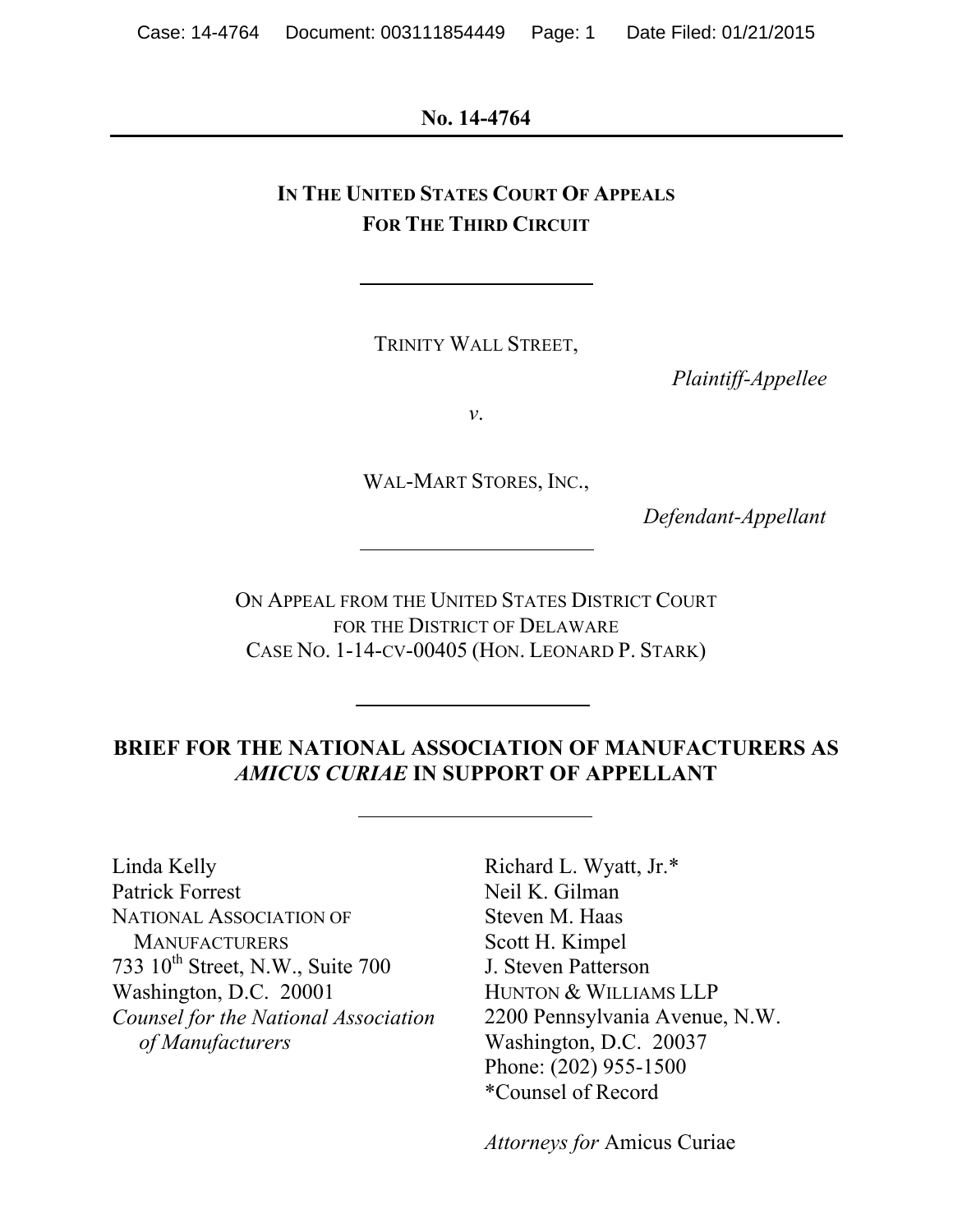### **CORPORATE DISCLOSURE STATEMENT**

 Pursuant to Rule 26.1 of the Federal Rules of Appellate Procedure, the undersigned counsel certifies that the National Association of Manufacturers ("NAM") is a nonprofit trade association representing small and large manufacturers in a wide range of industrial sectors and in all 50 states. The NAM is the preeminent U.S. manufacturers' association as well as the nation's largest industrial trade association. The NAM has no parent corporation, and no publicly held company has 10% or greater ownership in the NAM.

Dated: January 21, 2015 /s/ Richard L. Wyatt, Jr.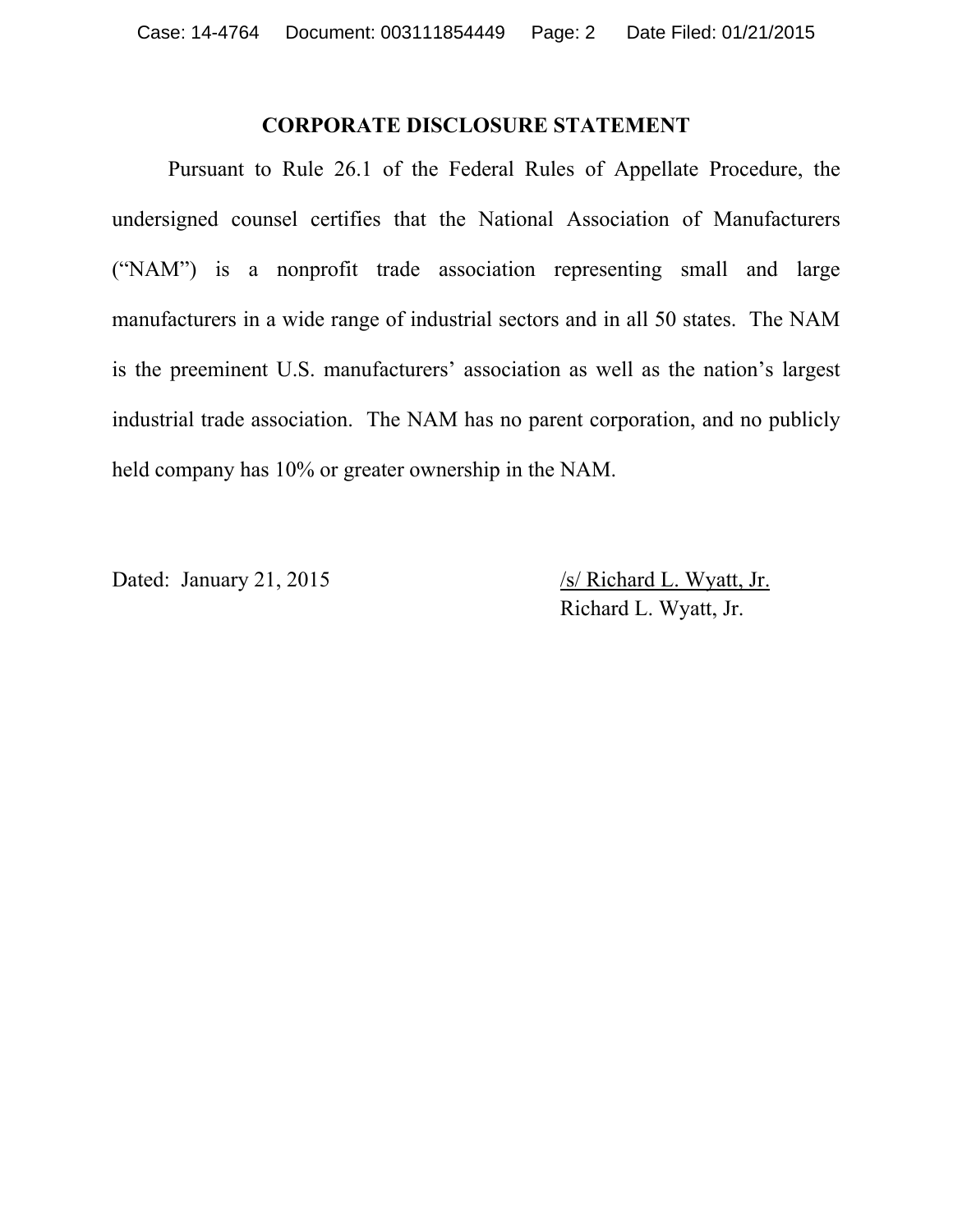# **TABLE OF CONTENTS**

# **Page**

| I.   | The Proposal is Properly Excludable Because It Relates to Wal-Mart's                                                                      |
|------|-------------------------------------------------------------------------------------------------------------------------------------------|
| II.  | The District Court Erred by Concluding that Because Trinity's Proposal Was<br>Directed to the Board Of Directors, It Did Not Relate to an |
| III. | Exclusion of the Proposal Would Not Preclude Trinity from Expressing Its                                                                  |
|      |                                                                                                                                           |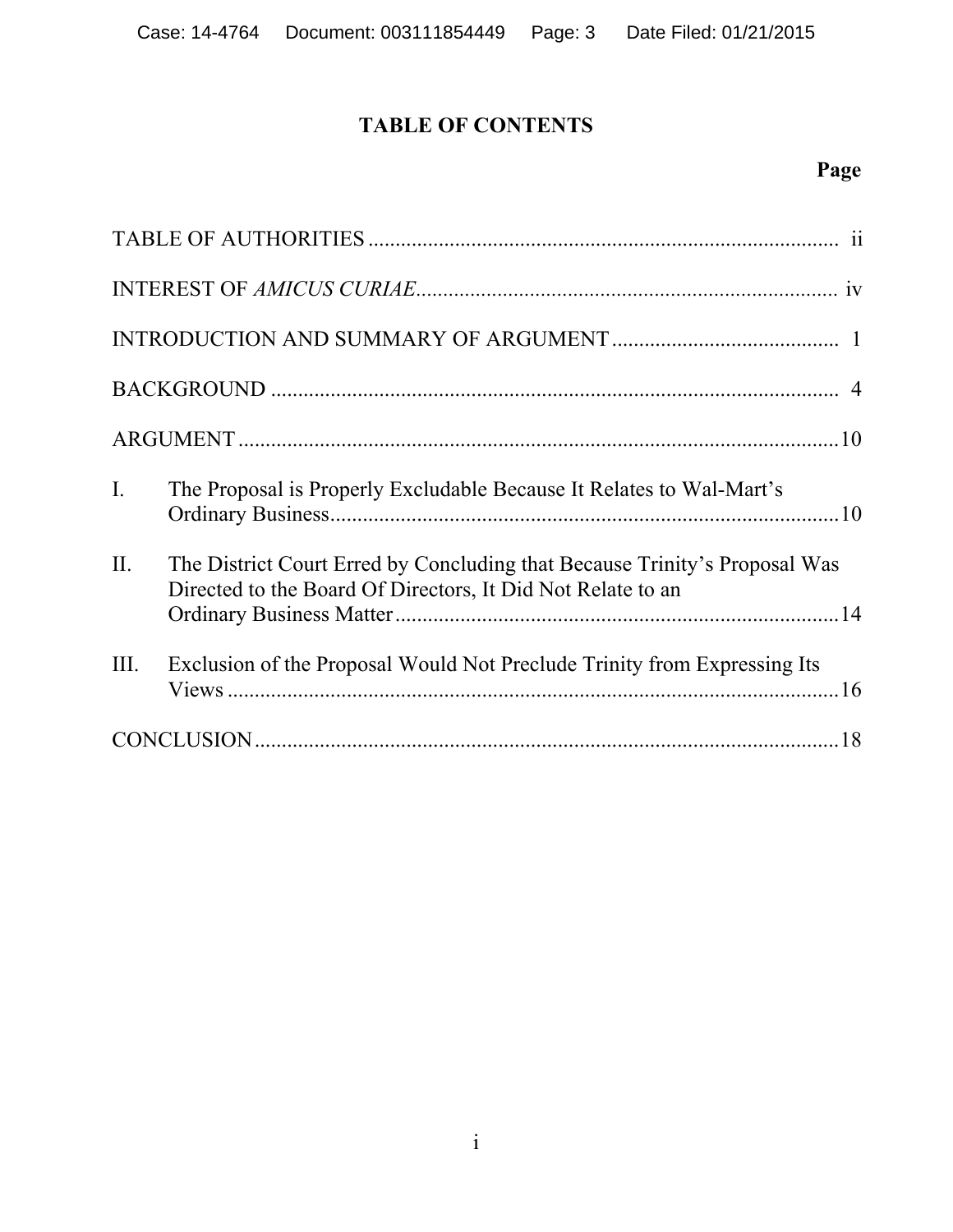# **TABLE OF AUTHORITIES**

# **Page(s)**

# **CASES**

| Express Scripts Holding Co. v. Chevedden, No. 4:13-CV-2520-JAR, 2014 |
|----------------------------------------------------------------------|
| Jana Master Fund, Ltd. v. CNET Networks, Inc.,                       |
| Medical Comm. for Human Rights v. SEC,                               |
|                                                                      |
| <b>REGULATIONS</b>                                                   |
|                                                                      |
|                                                                      |
|                                                                      |
|                                                                      |
|                                                                      |
|                                                                      |
|                                                                      |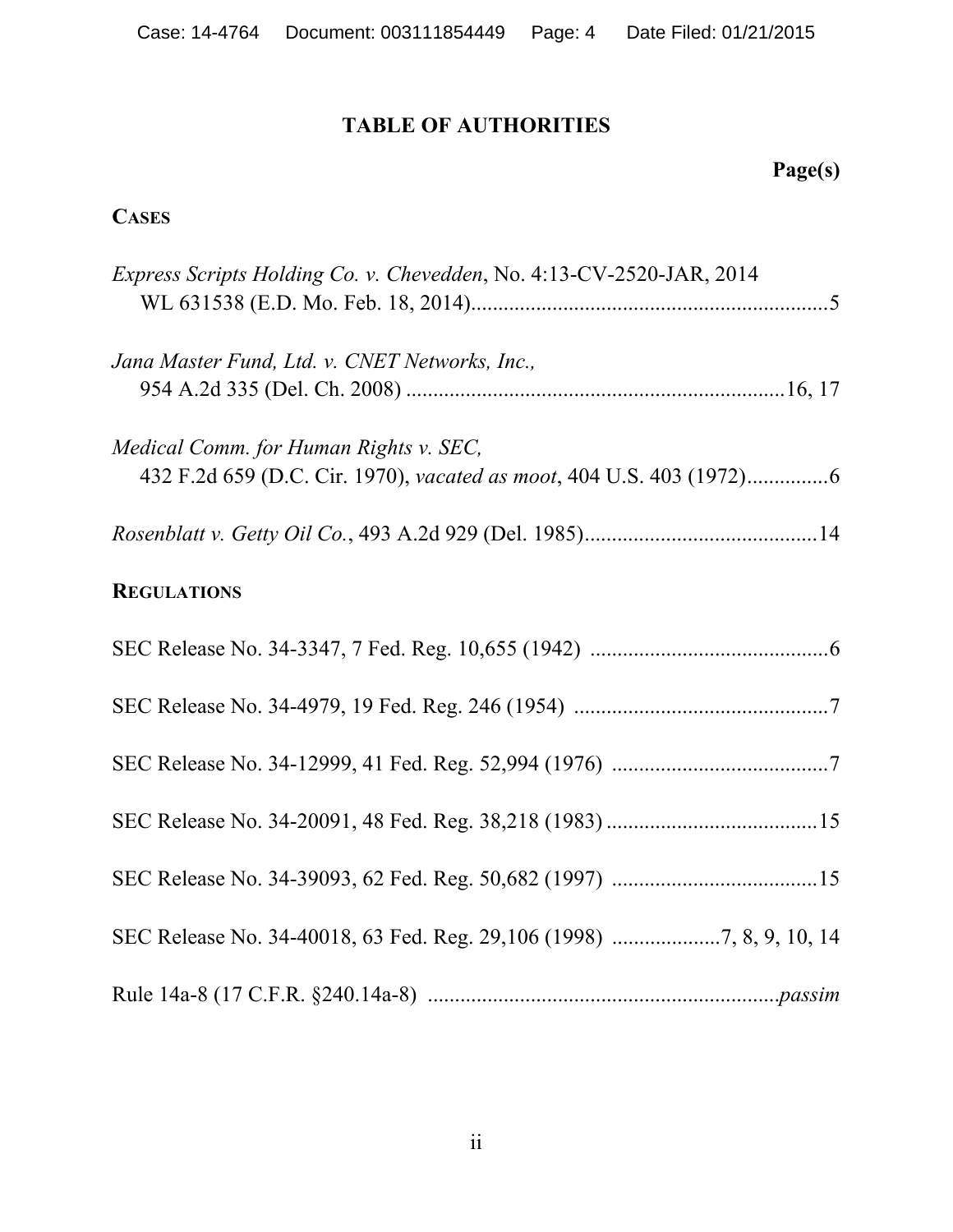# **OTHER AUTHORITIES**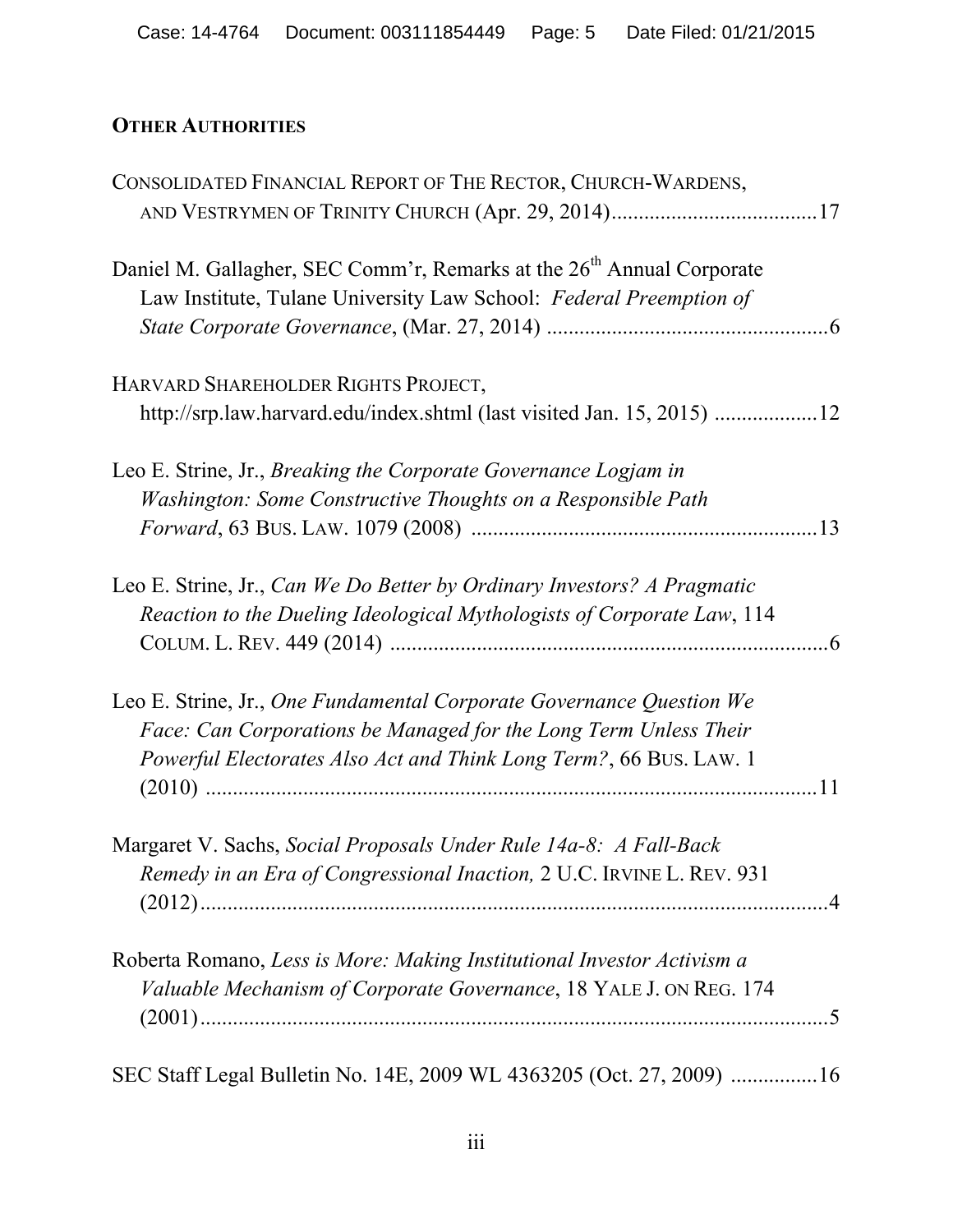#### **INTEREST OF AMICUS CURIAE**

 The National Association of Manufacturers ("NAM") is the largest manufacturing association in the United States, representing small and large manufacturers in every industrial sector and in all fifty states. Manufacturing employs nearly twelve million men and women, contributes more than \$1.8 trillion to the U.S. economy annually, has the largest economic impact of any major sector, and accounts for two-thirds of private-sector research and development. The NAM serves as the voice of the manufacturing community and is the leading advocate for a policy agenda that helps manufacturers compete in the global economy and create jobs across the United States.

 The NAM regularly participates as *amicus curiae* in cases of particular importance to the manufacturing industry. This litigation raises issues of direct concern to the NAM and American industry as a whole. The vast majority of objectionable shareholder proposals are resolved by the staff of the Securities and Exchange Commission ("SEC" or the "Commission") through the "no-action" interpretive letter process, and few cases are ever litigated before the federal courts.<sup>1</sup> Fewer still ever reach an appellate court. Thus, judicial precedent on

l

<sup>&</sup>lt;sup>1</sup> A "no-action" letter is one in which the staff of the SEC indicates that, on the basis of the facts presented to it, it will not recommend that the Commission institute enforcement proceedings against a party with respect to the matter discussed in the party's incoming correspondence.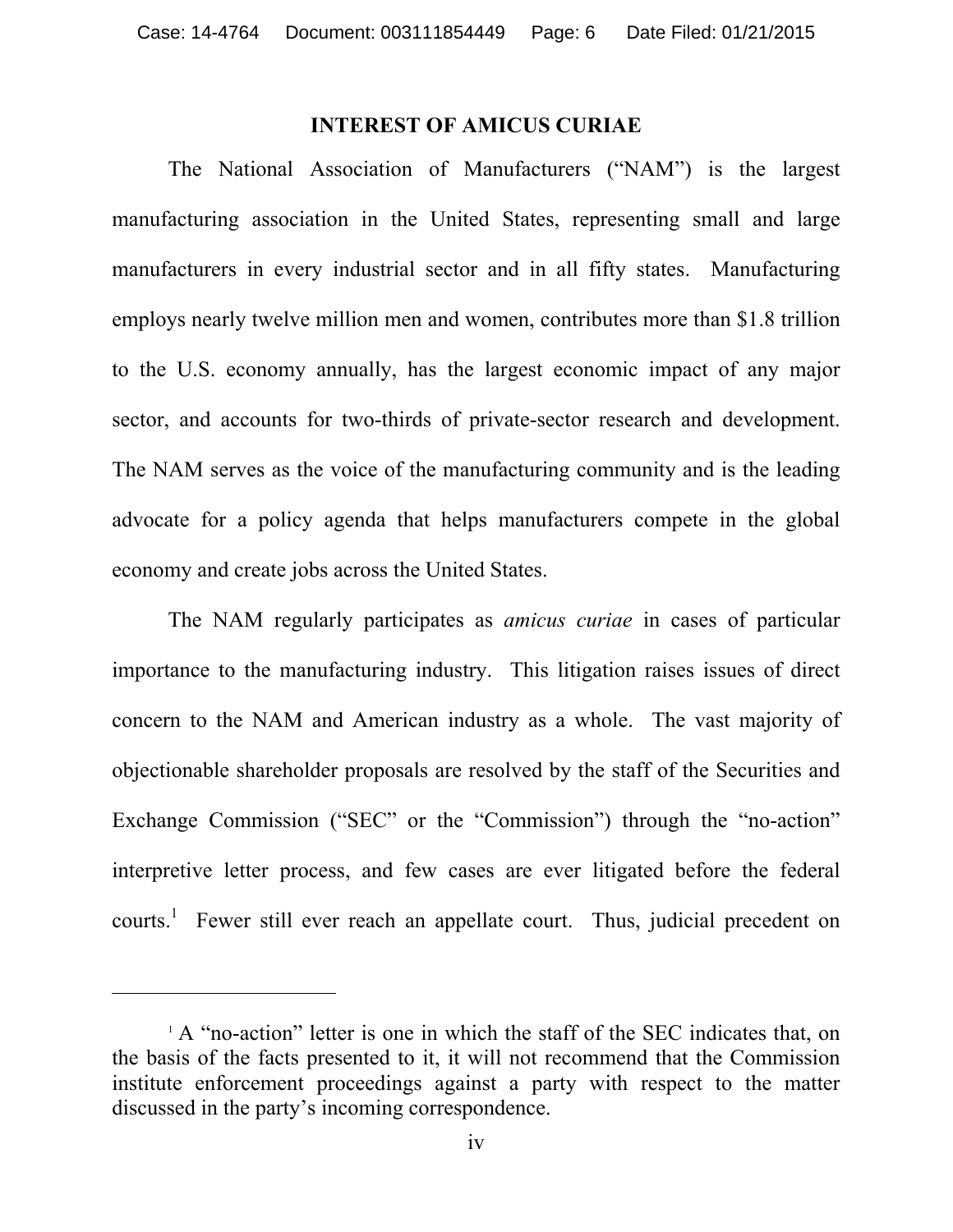these issues is limited. Any interpretation of Rule 14a-8 by this Court will have far-reaching implications for public companies, including the many public manufacturing firms that are members of the NAM.

 All parties, including counsel for Plaintiff-Appellee Trinity Wall Street ("Trinity"), have consented to the filing of this brief. This brief was not authored in whole or in part by counsel for any party. A party or a party's counsel did not contribute money that was intended to fund preparing or submitting this brief. No person, other than *amicus curiae*, its members, or its counsel, contributed money that was intended to fund preparing or submitting this brief.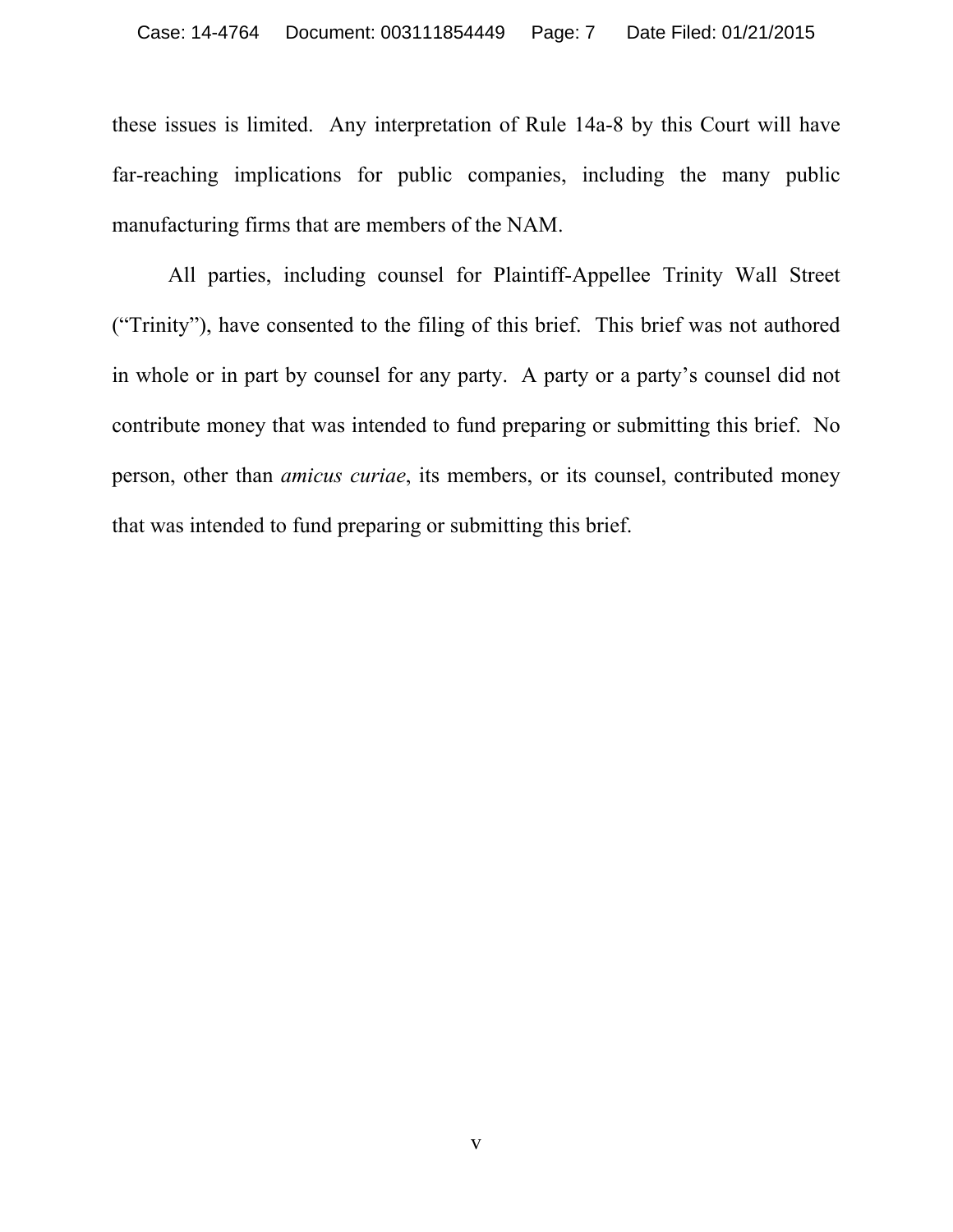### **INTRODUCTION AND SUMMARY OF ARGUMENT**

SEC Rule 14a-8, the shareholder proposal rule, requires a public company to include a shareholder proposal in its proxy statement for action at the company's annual meeting if the shareholder proponent satisfies various procedural and substantive requirements. The rule allows public company shareholders to include a proposal free of charge in the company's proxy materials. To be eligible to submit a proposal under the rule, a proponent need only own the lesser of \$2,000 of company stock or one percent of the outstanding voting shares, whichever is less, for a period of one year, as well as through the date of the shareholders meeting at which the proposal will be considered. Although the rule gives shareholders wide latitude to make proposals, their rights are not unlimited when seeking to access the company's proxy statement. Of critical importance here, a shareholder proposal under Rule 14a-8 cannot relate to the "ordinary business" operations of the company.

 The District Court erred because a proposal attempting to influence the types of products a retailer may sell clearly relates to an "ordinary business" matter. The District Court's analysis has troubling ramifications for public companies and manufacturers because it opens the door to the possibility that any lawful product that could draw some social objection is ripe for shareholder consideration.

1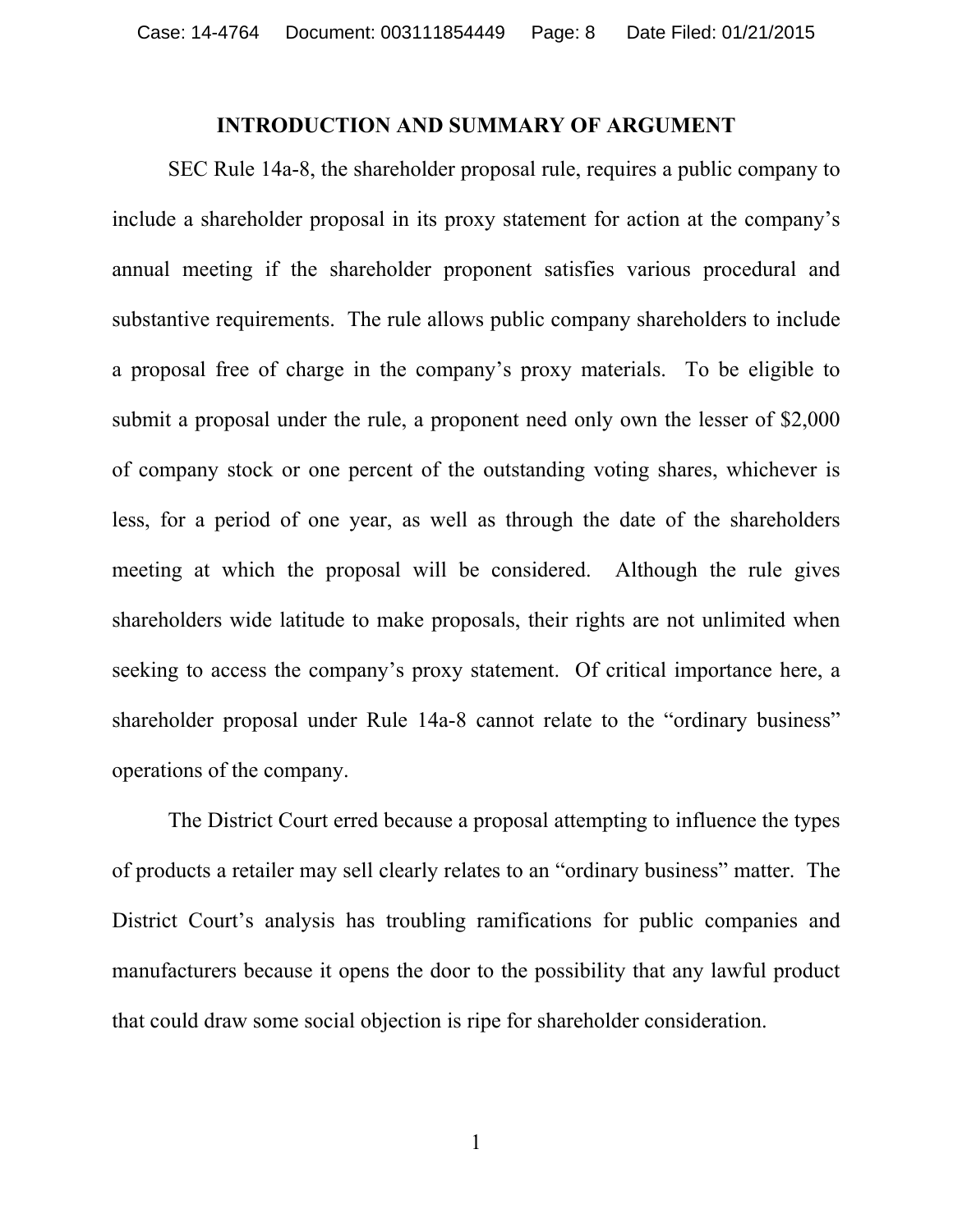Whether a proposal relates to "ordinary business" operations is a contextual question. Here, the proposal targeted products that Trinity claims will have the "substantial potential to impair the reputation of the Company and/or would reasonably be considered by many offensive to the family and community values integral to the Company's promotion of its brand." This subject matter is inherently subjective and open-ended, particularly for retailers selling a wide variety of products to an array of consumers. It should be assumed that many products may be offensive to the views or values of one of countless constituencies in the domestic or even global marketplace. The shareholder proposal rules were not intended to allow a shareholder referendum on how a retailer selects its inventory. If the mix of products a retailer chooses to stock and sell is not subject to the ordinary business exception, that exception is rendered a nullity.

 In addition, recasting Trinity's proposal as a request for board action, rather than management action, should not alter the analysis as to whether it is properly excludable. Doing so would permit a shareholder proponent to circumvent the ordinary business exception by simply rewording the proposal. The SEC has properly rejected such a form-over-substance approach.

 Reversal of the District Court would not serve to silence Trinity. The federal proxy rules do not empower a company to stop a shareholder from presenting its own independently financed proxy solicitation or from presenting a

2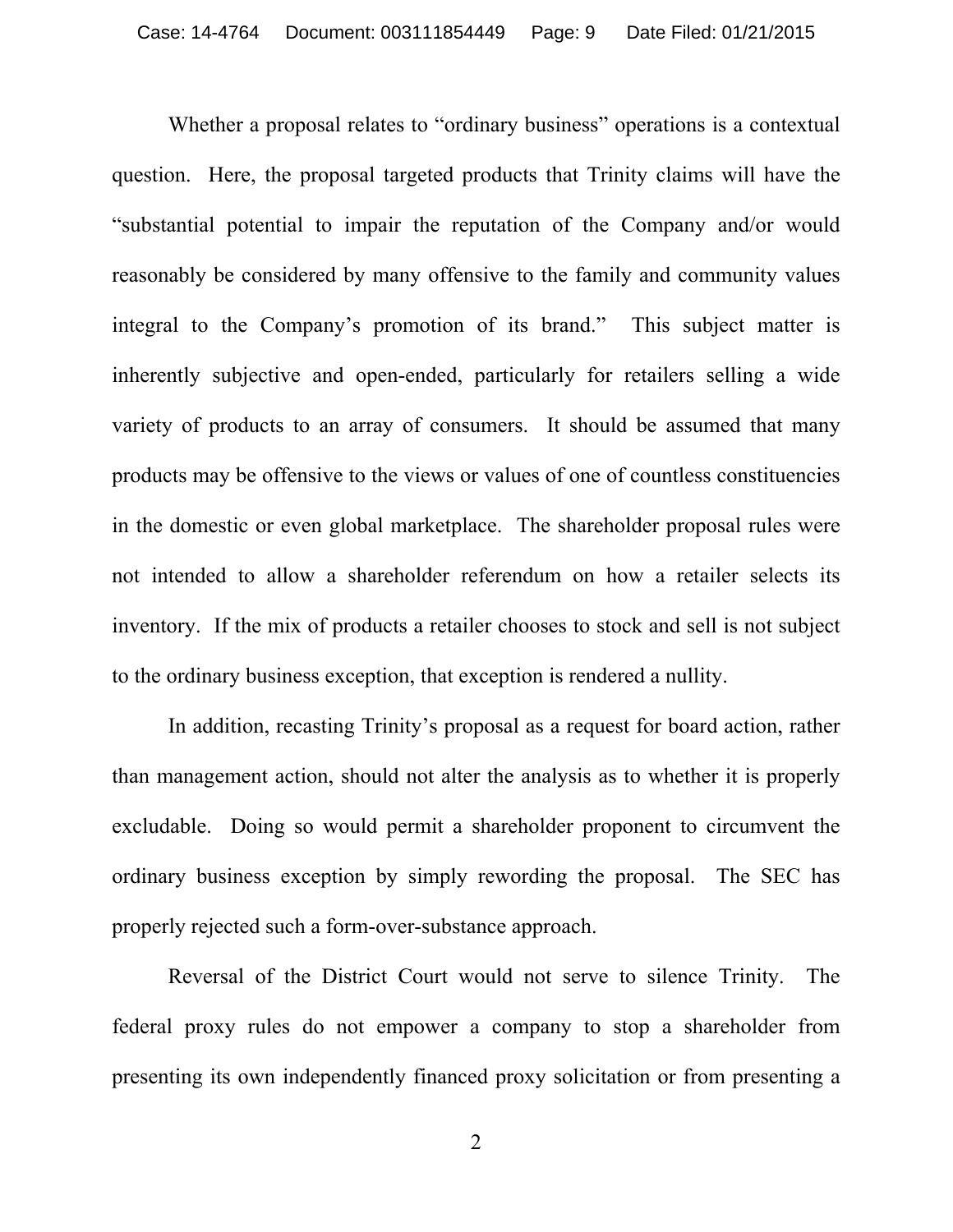proposal from the floor of the annual meeting. Instead, the issue before this Court is whether Trinity can force Defendant-Appellant Wal-Mart Stores, Inc. ("Wal-Mart" or the "Company") to include the proposal in the Company's proxy statement, at the Company's expense, even when the Company opposes the proposal.

 In sum, the District Court has improperly narrowed the ordinary business exception. In doing so, it has upset a finely-calibrated balancing of interests between public companies and their shareholders. Reversal of the District Court will serve to restore that balance.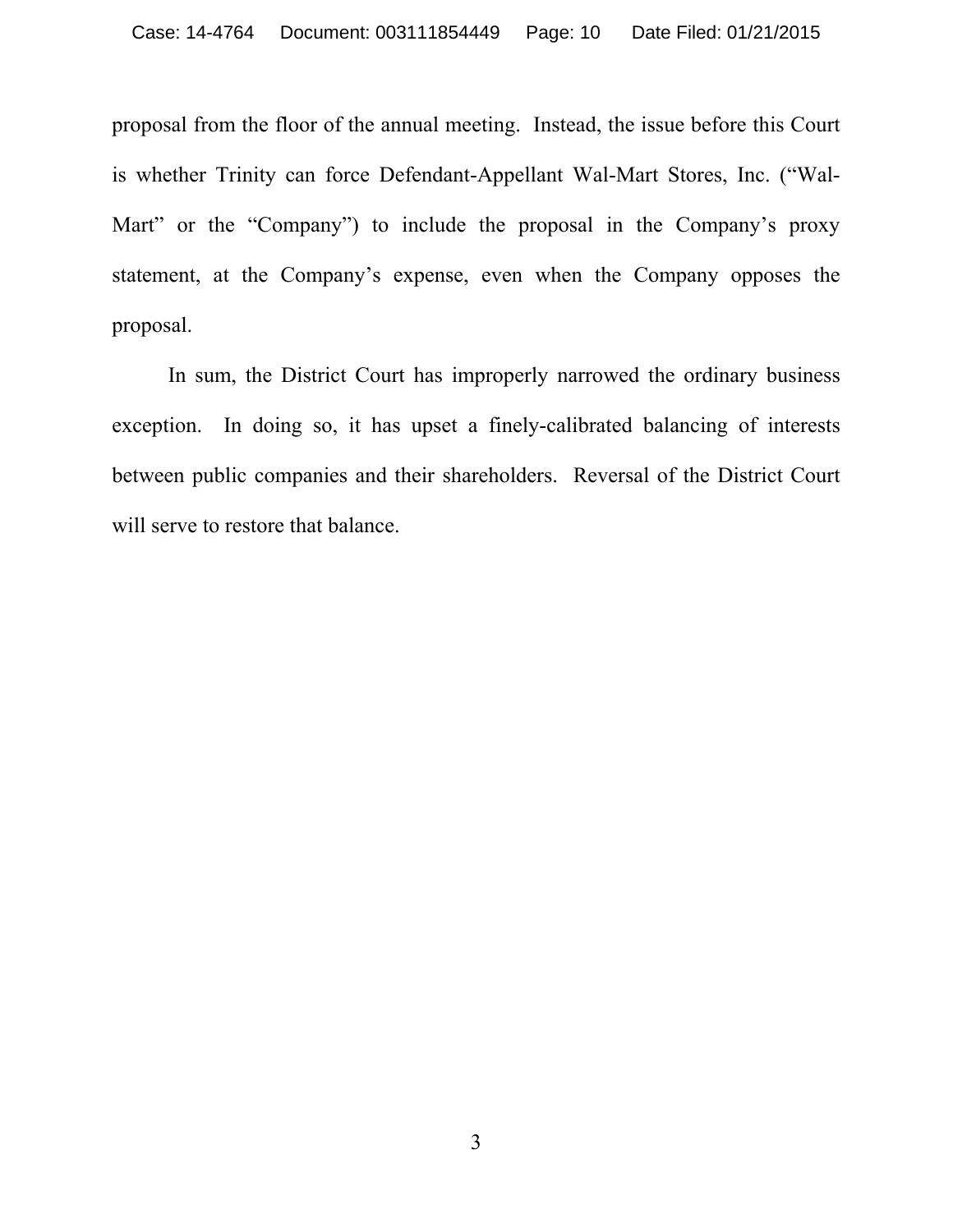#### **BACKGROUND**

 In the words of one securities law professor, "[i]n the constellation of federal securities laws, none is more unusual than the shareholder proposal rule . . . ." Margaret V. Sachs, *Social Proposals Under Rule 14a-8: A Fall-Back Remedy in an Era of Congressional Inaction,* 2 U.C. IRVINE L. REV. 931, 932 (2012). Each year, U.S. public companies are collectively deluged with hundreds of shareholder proposals. The NAM's member companies are among those that regularly receive shareholder proposals. One avenue for seeking to exclude an improper proposal is to present legal arguments to the SEC staff in the form of a request for a no-action letter. In determining whether to grant no-action relief, the staff must frequently draw subtle distinctions among the thirteen separate substantive grounds for exclusion permitted under Rule 14a-8.

 The process for seeking a no-action letter from the SEC staff is a costly one for public companies, not just in terms of professional fees paid to attorneys and other advisors, but also in distraction to management. Based on a count of Rule 14a-8 no-action letters made publicly available on the SEC's website, the SEC staff either granted or denied no-action a total of 364 times in calendar year 2014, 370 times in 2013 and 344 times in 2012. To process this inflow, the SEC staff assembles a "task force" of junior and senior attorneys to review and reply to incoming no-action letters, with multiple layers of review for each decision. *See*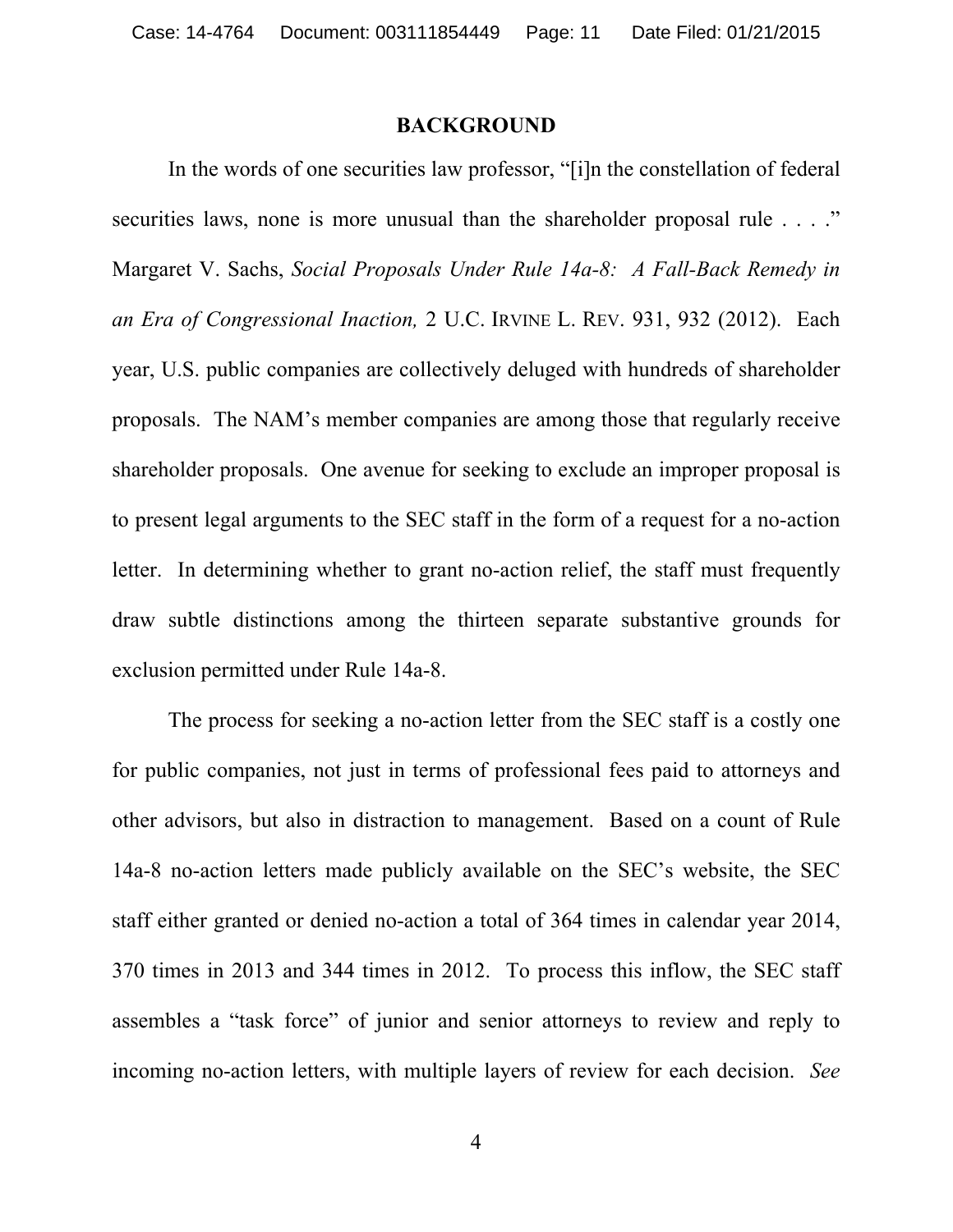Declaration of Meredith B. Cross, Joint Appendix at 301-302 (July 11, 2014). Increasingly, public companies and proponents bypass the no-action letter process and litigate in federal district court. *See, e.g., Express Scripts Holding Co. v. Chevedden*, No. 4:13-CV-2520-JAR, 2014 WL 631538 (E.D. Mo. Feb. 18, 2014).

 Of great concern to the NAM, the shareholder proposal process is increasingly dominated by activists advancing social or policy concerns that are divorced from increasing shareholder value. *See* Roberta Romano, *Less is More: Making Institutional Investor Activism a Valuable Mechanism of Corporate Governance*, 18 YALE J. ON REG. 174, 187 & n.37 (2001) (summarizing the results of "the most comprehensive studies of shareholder proposals" and stating that there is "no significant relation between proposal submissions and target firm performance"). Indeed, in a recent speech commenting on the 2013 proxy season, SEC Commissioner Daniel Gallagher observed:

These proposals are not coming from ordinary shareholders concerned with promoting shareholder value for all investors. Rather, they are predominantly from organized labor, including union pension funds, which brought approximately 34% of last year's shareholder proposals, as well as social or policy investors and religious institutions, which accounted for about 25% of 2013's proposals. Approximately 40% were brought by an array of corporate gadflies, with a staggering 24% of those proposals brought by just two individuals. . . . Astonishingly, only 1% of proposals are brought by ordinary institutional investors—including hedge funds.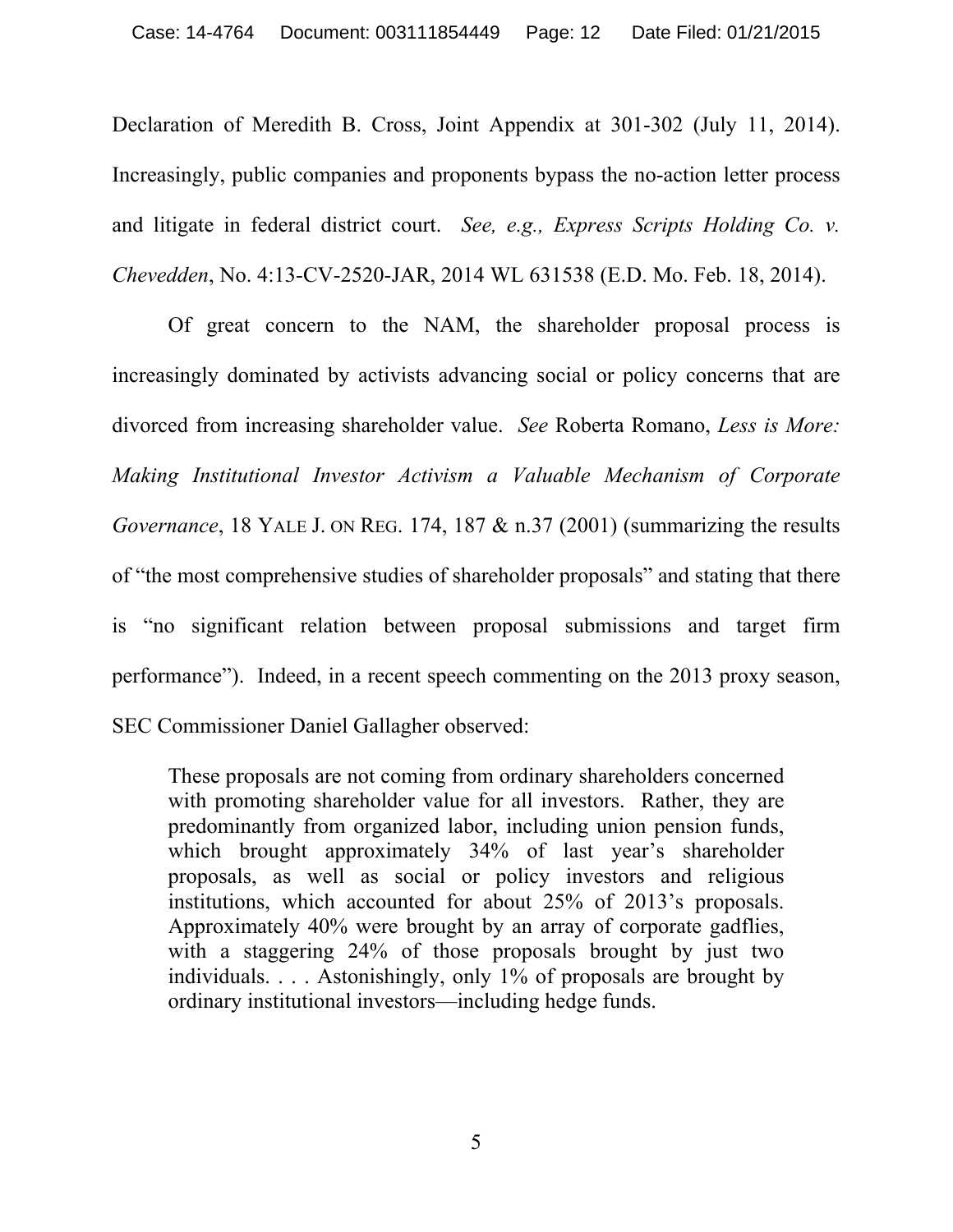Daniel M. Gallagher, SEC Comm'r, Remarks at the  $26<sup>th</sup>$  Annual Corporate Law Institute, Tulane University Law School: *Federal Preemption of State Corporate Governance* (Mar. 27, 2014).

 The cumulative result is a time-consuming process in which minority shareholders attempt to use the federal proxy rules to provide a mechanism to voice their views on a vast array of issues. *See generally* Leo E. Strine, Jr., *Can We Do Better by Ordinary Investors? A Pragmatic Reaction to the Dueling Ideological Mythologists of Corporate Law*, 114 COLUM. L. REV. 449 (2014). As

the current Chief Justice of the Delaware Supreme Court has observed:

By putting a proposal on the ballot in this way, a stockholder will necessarily require the corporation to spend hundreds of thousands of dollars on legal, administrative, and other costs, and require all other investors to bear the costs of having to have their money manager agents spend time and money considering how to vote and ultimately casting a vote.

*Id.* at 489 (footnote omitted).

 The long history of the shareholder proposal rule makes it clear that Trinity's proposal is not of the kind the Commission ever envisioned as proper. The SEC enacted the predecessor to Rule 14a-8 in 1942. SEC Release No. 34- 3347, *Solicitation of Proxies Under the Act*, 7 Fed. Reg. 10,655 (1942). In 1945, the SEC staff expressed the then-prevailing view that proposals of a political, social, or economic nature were generally off-limits. *Medical Comm. for Human Rights v. SEC*, 432 F.2d 659, 677 (D.C. Cir. 1970), *vacated as moot*, 404 U.S. 403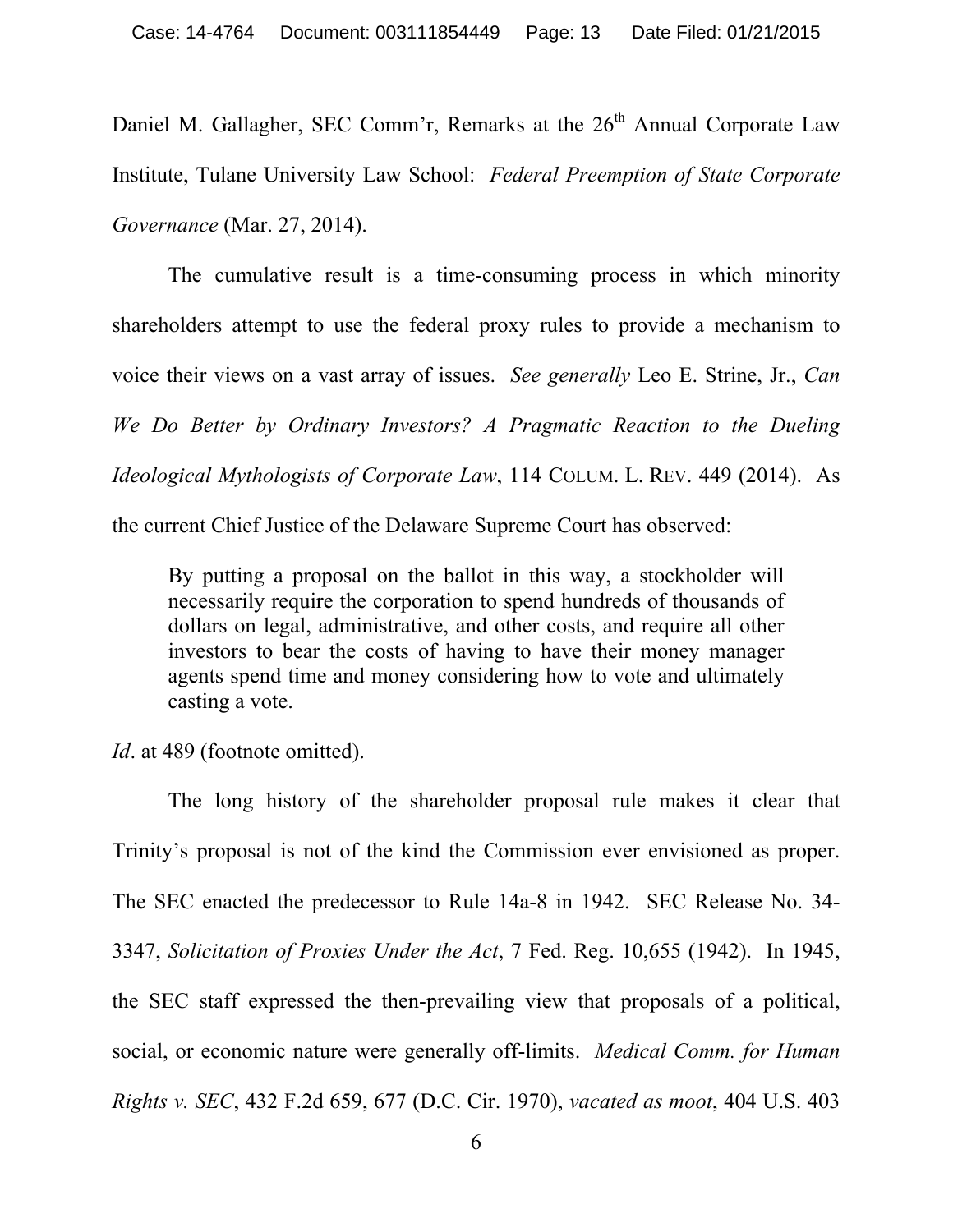(1972). In 1954, the Commission adopted the precursor to the "ordinary business" exception, providing that management may "omit from its proxy material a proposal which is a recommendation or request with respect to the conduct of the ordinary business operations of the issuer." SEC Release No. 34-4979, *Solicitation of Proxies*, 19 Fed. Reg. 246 (1954).

 Following an increase in the early 1970s in shareholder proposals concerning social policy issues, the Commission next amended the "ordinary business" exclusion in 1976. SEC Release No. 34-12999, *Adoption of Amendments Relating to Proposals by Security Holders*, 41 Fed. Reg. 52,994 (1976). After considering (and rejecting) two alternative amendments, the Commission settled on a revised version of the "ordinary business" exception that permitted exclusion of a proposal if it "deals with a matter relating to the conduct of the ordinary business operations of the issuer." *Id*. at 52,998.

In 1998, the SEC explained that the term "ordinary business" is a term of art referring to matters that are not necessarily "ordinary" in the common meaning of the word, and is "rooted in the corporate law concept providing management with flexibility in directing certain core matters involving the company's business and operations." SEC Release No. 34-40018, *Amendments to Rules on Shareholder Proposals*, 63 Fed. Reg. 29,106, 29,107 (1998) (hereinafter "1998 Release"). The 1998 Release also reiterated that the general underlying policy of the exclusion is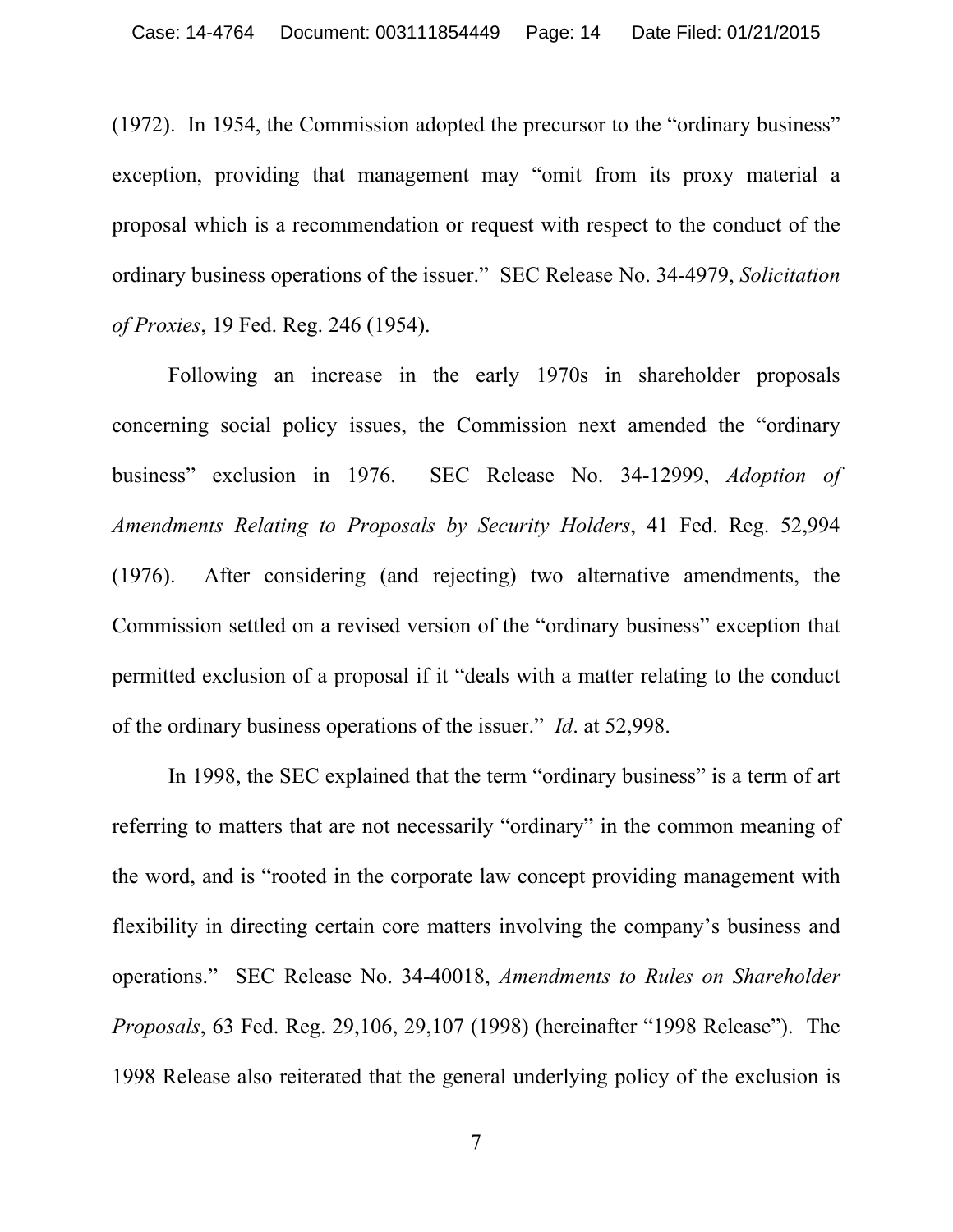consistent with state corporate laws, and is intended "to confine the resolution of ordinary business problems to management and the board of directors, since it is impracticable for shareholders to decide how to solve such problems at an annual shareholders meeting." *Id.* at 29,108*.*

 Accordingly, the Commission underscored that the policy underlying the ordinary business exclusion rests on two central considerations. *See id.* The first consideration relates to the subject matter of the proposal. In that respect, the Commission indicated that "[c]ertain tasks are so fundamental to management's ability to run a company on a day-to-day basis that they could not, as a practical matter, be subject to direct shareholder oversight." *Id.* As examples, the Commission cited "the management of the workforce, . . . decisions on production quality and quantity, and the retention of suppliers." *Id.* If the underlying subject matter of a proposal relates to an area of the company's business operations, it is excludable under Rule 14a-8(i)(7) unless it focuses on "sufficiently significant social policy issues (e.g., significant discrimination matters)", because such proposals "raise policy issues so significant that it would be appropriate for a shareholder vote." *Id.* The second consideration concerns the degree to which a proposal seeks to ''micro-manage'' a company. If a proposal probes "too deeply into matters of a complex nature upon which shareholders, as a group, would not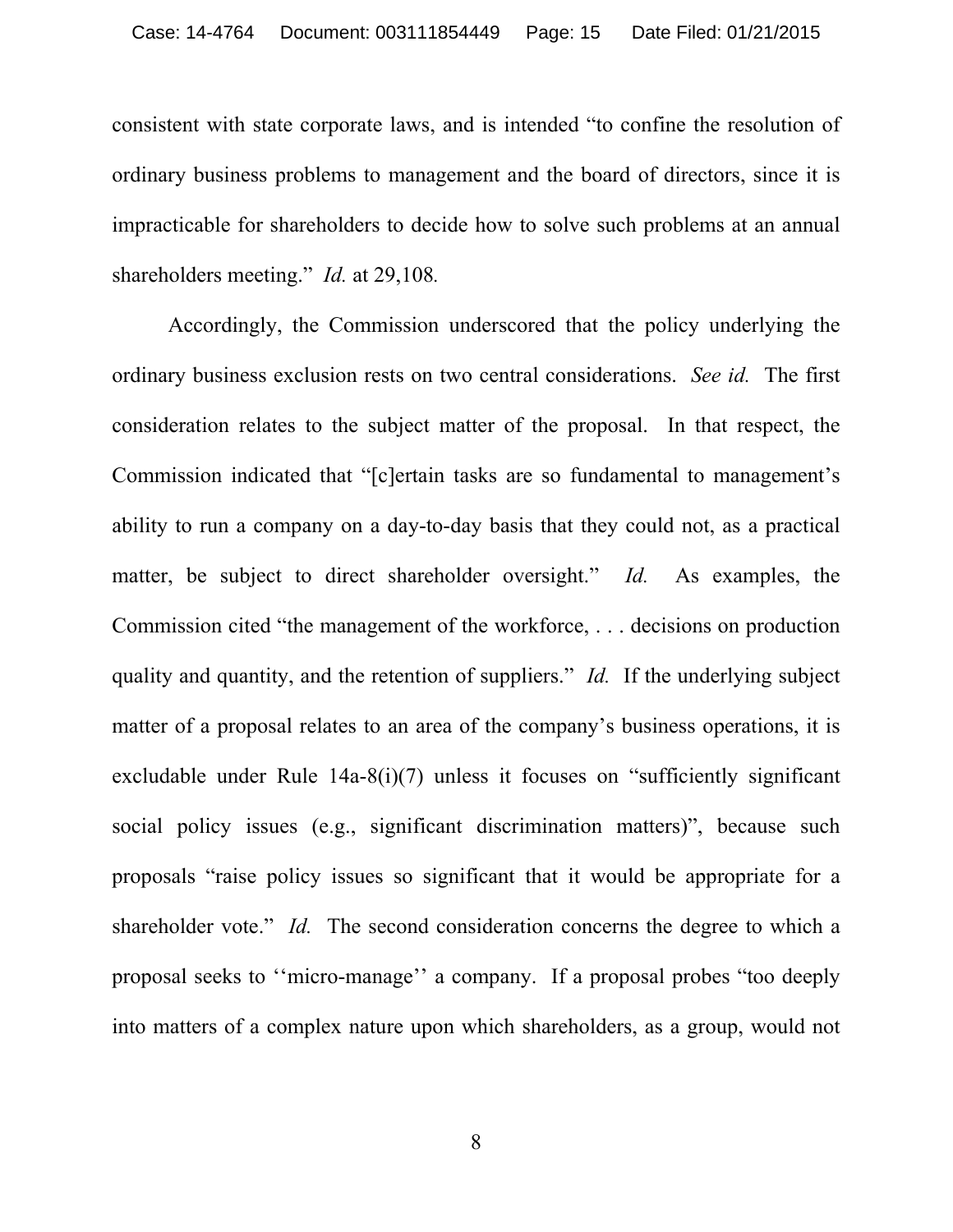be in a position to make an informed judgment" the proposal is also excludable under Rule 14a-8(i)(7). *Id*.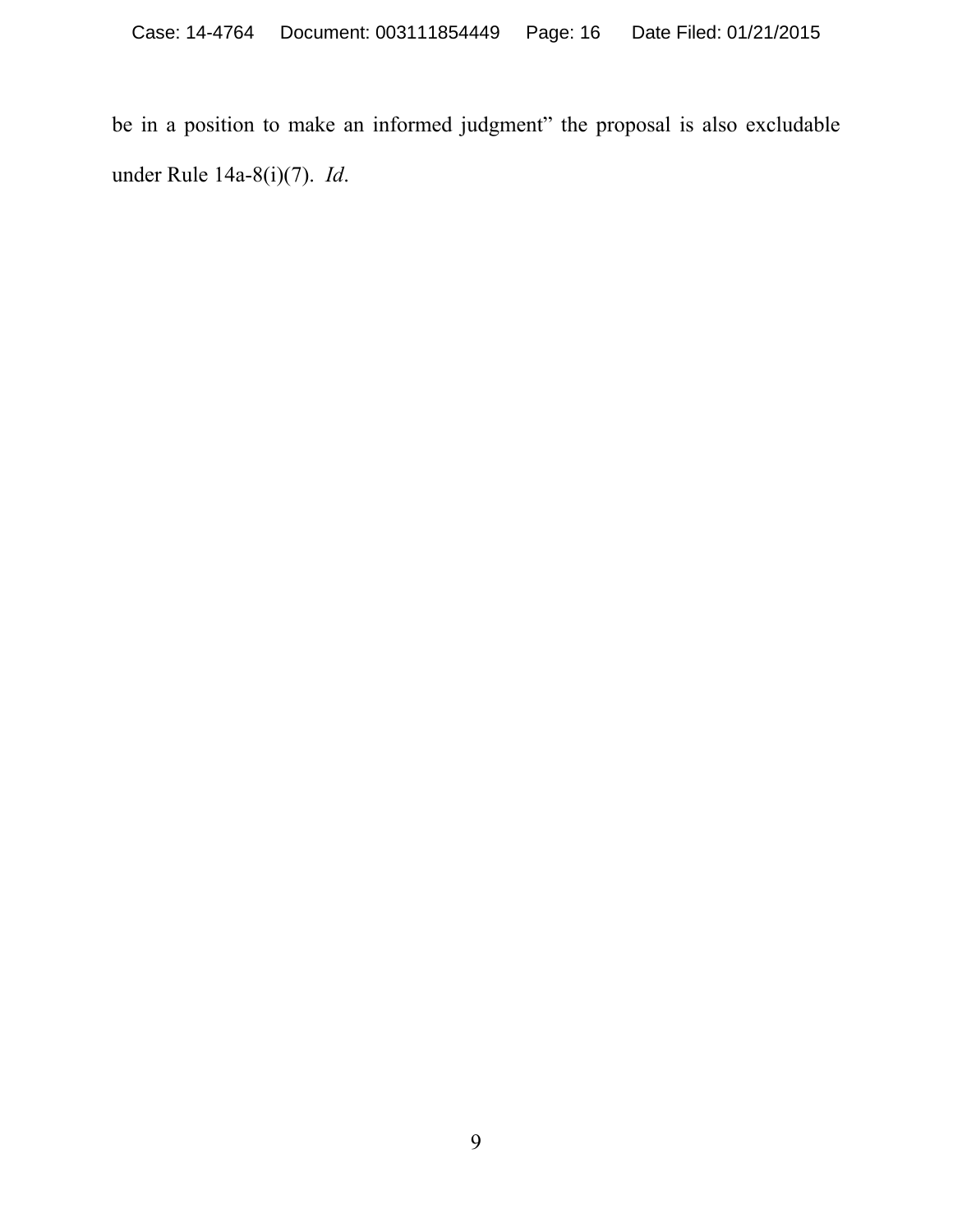#### **ARGUMENT**

## **I. The Proposal is Properly Excludable Because It Relates to Wal-Mart's Ordinary Business**

 There is no business function for a retailer more fundamental than selection of the products that will be offered to customers. As Wal-Mart's opening brief notes, over the years the staff of the SEC has considered numerous requests for noaction on the excludability of proposals dealing with retailer merchandise selection, and regularly finds these proposals excludable on ordinary-business grounds. *See, e.g.*, Wal-Mart's Opening Brief at 22 n.4, 31. This result is not surprising. The Commission permits the exclusion of a proposal under the ordinary business exception when it relates to "decisions on production quality and quantity" or the "retention of suppliers" or when it seeks to "micro-manage" the company. *See* 1998 Release at 29,108. As in the numerous no-action letters cited by Wal-Mart, each of these criteria is satisfied with respect to Trinity's proposal.

 Furthermore, the proposal does not focus on a significant policy issue. The proposal seeks to address a broad swath of products that endanger "public safety" or "well-being", that have "the potential to impair the reputation" of the company and that are "offensive" to "family and community values." The SEC has never held that products purporting to meet these idiosyncratic criteria raise significant policy issues. In fact, these highly subjective descriptors could apply to a wide variety of lawful products offered for sale at any retailer. And the analysis would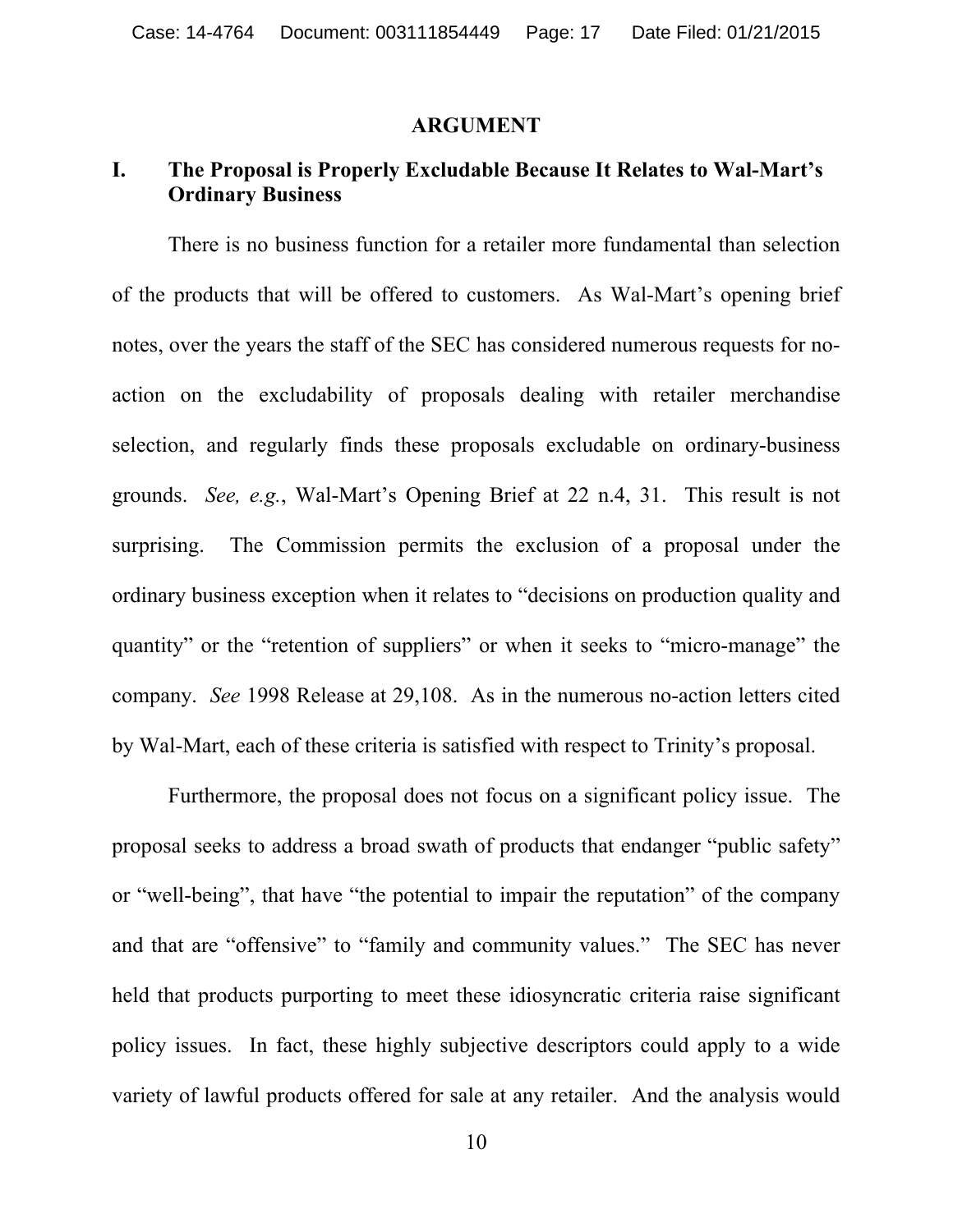necessarily change based on the local geography, cultural norms, and social customs. The District Court's analysis is troubling because any lawful product could potentially draw some social objection from someone. Thus, a company's decision to sell almost any product would be ripe for shareholder consideration under the District Court's reasoning. It was this problematic result, however, that the Commission sought to avoid as it adopted and refined the ordinary business exception over the past 60 years.

 The shareholder proposal rules were not intended to permit shareholders to inject themselves into a business's ordinary business matters. Nor were they intended to allow a shareholder referendum on how a retailer selects its inventory. If the mix of products a retailer chooses to stock and sell is not subject to the ordinary business exception, that exception is meaningless. As the current Chief Justice of the Delaware Supreme Court has written, if

every action of management is the subject of a stockholder plebiscite, the time and attention of managers will be increasingly diverted from profit-producing activities into more 'political' activities centered on addressing referenda items propounded by particular stockholders, who often have no long-term commitment to remaining as stockholders and who owe other stockholders no fiduciary duties.

Leo E. Strine, Jr., *One Fundamental Corporate Governance Question We Face: Can Corporations be Managed for the Long Term Unless Their Powerful Electorates Also Act and Think Long Term?*, 66 BUS. LAW. 1, 4 (2010).

11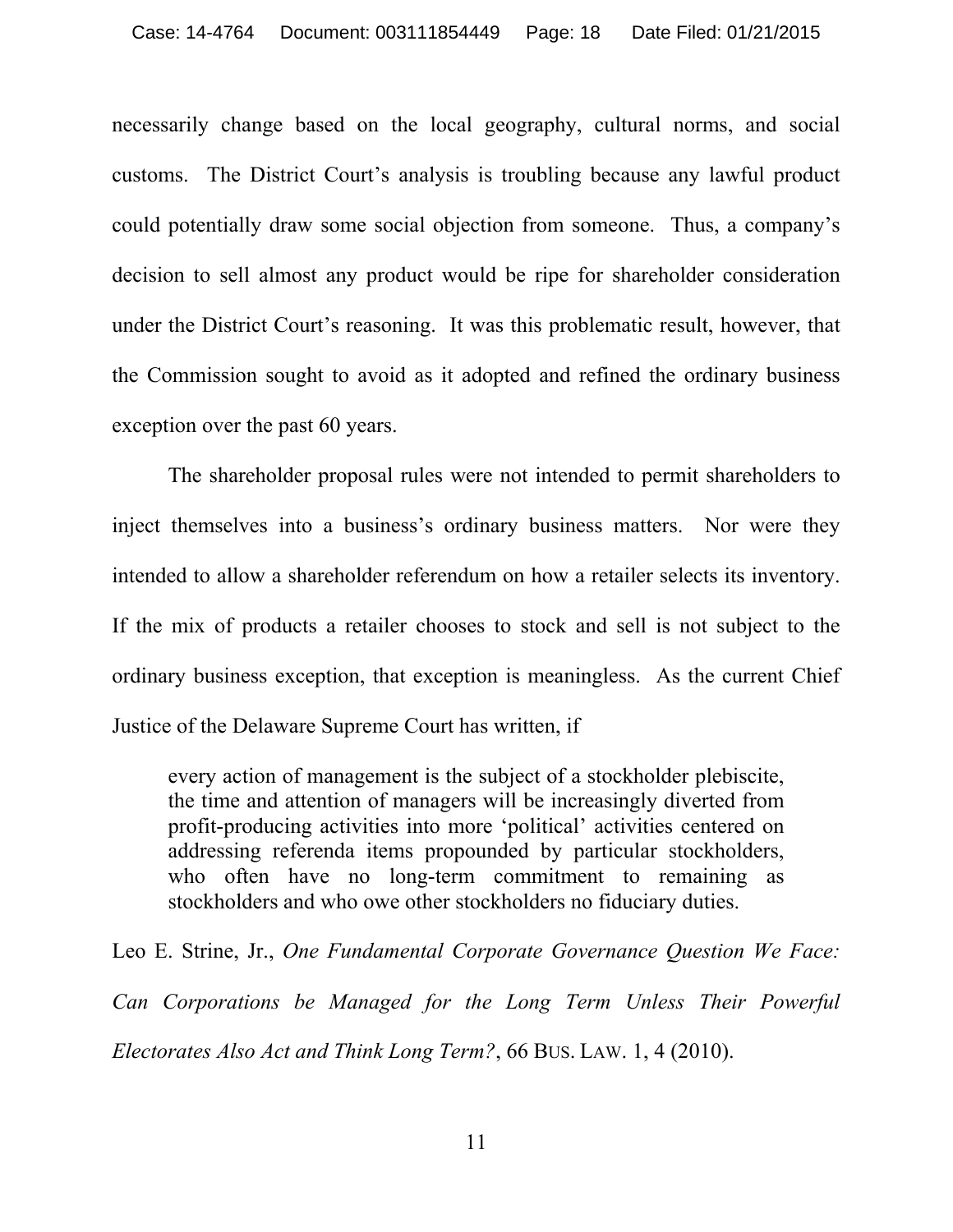A ruling by this Court that Trinity's proposal is not excludable could have serious implications for U.S. public companies, including manufacturers. Emboldened by such a ruling, and with the ordinary business exception bluepenciled out of the SEC's regulations, in future years it is likely that shareholders will submit an endless supply of resolutions that were previously excludable on ordinary business grounds. This concern is not a theoretical one, as there are several well-known shareholder activists that select a single issue then routinely submit proposals on that topic to large numbers of public companies for inclusion in management's proxy statement. For example, the Harvard Shareholder Rights Project has made declassification of boards of directors its central mission under the Rule 14a-8 process, boasting of "121 successful engagements" from 2012 to 2014. *See* HARVARD SHAREHOLDER RIGHTS PROJECT, http://srp.law.harvard.edu/index.shtml (last visited Jan. 20, 2015).

 Product selection is a complicated task influenced by economic trends, data analytics, demographics, customer preferences, supply chain flexibility, shipping costs and lead-times, and a host of other factors best left to companies' management and boards of directors. With the annual specter that any shareholder holding \$2,000 of company stock could force a referendum on inventories, any kind of long-term business planning (as well as contractual negotiations, financing arrangements, marketing campaigns and product advertising) would be adversely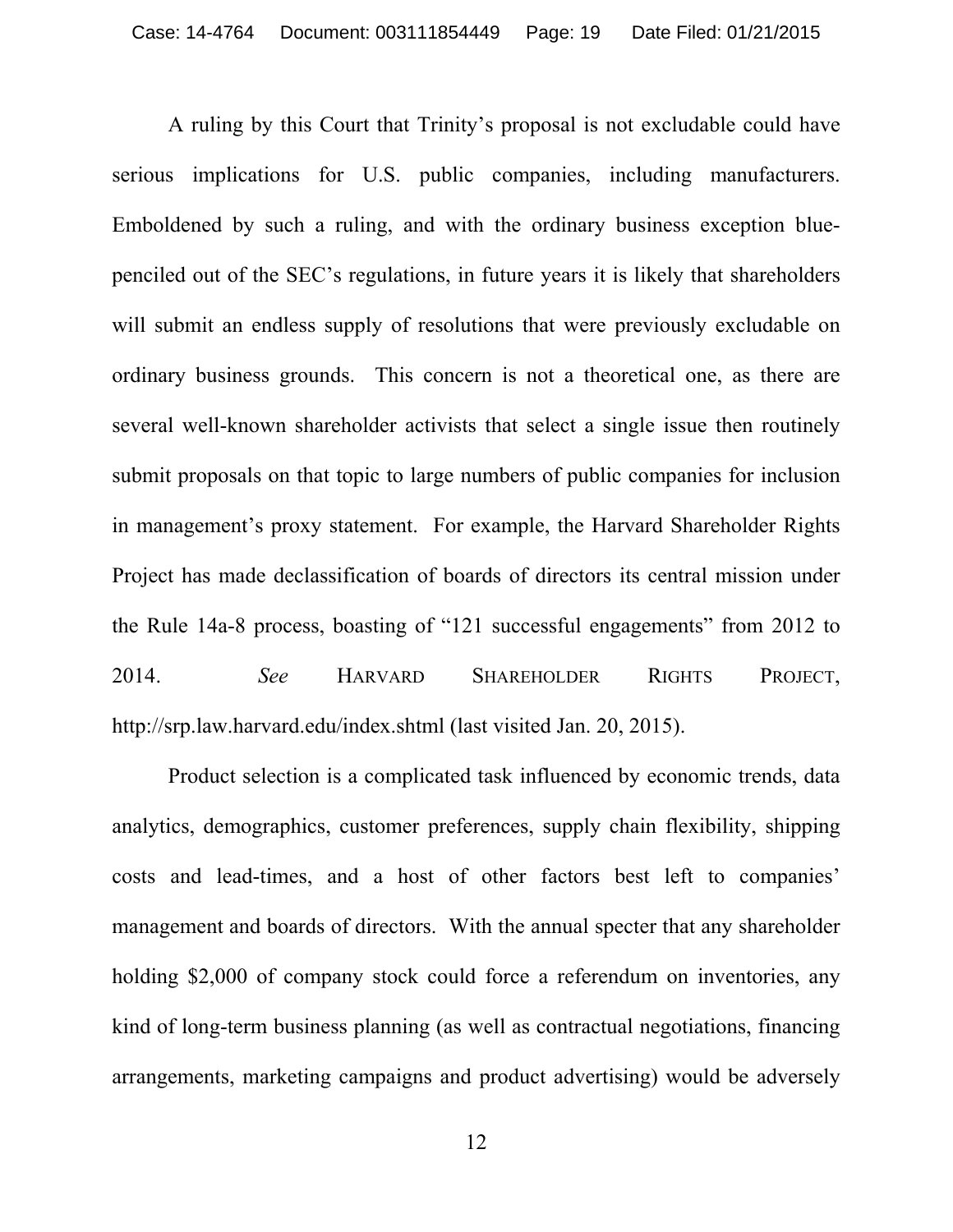impacted. *See generally* Leo E. Strine, Jr., *Breaking the Corporate Governance Logjam in Washington: Some Constructive Thoughts on a Responsible Path Forward*, 63 BUS. LAW. 1079, 1100 (2008) ("One can rationally doubt whether Rule 14a-8 was or should be intended to give investors with a trifling economic stake in a particular corporation access to a subsidized bully pulpit, with the costs borne by others who are actually investing as investors."). Not only would retailers feel this disruption, but so would manufacturers and others in the supply chain that deliver inventory for sale.

 Additionally, manufacturing firms often operate a research and development cycle for new products that spans many years. New products are frequently developed in collaboration with retail partners based on forecasts of customer demand. Some products are developed on a bespoke basis for a single retail customer. While there is always the commercial risk that soft demand could impact the sales of a product once it is brought to market, shareholder referendum is not a variable that manufacturers or retailers should be expected to consider. The lingering possibility that shareholders could, on just a few months' notice, pressure a company not to carry a particular product would have an adverse impact on innovation and the development of new products for the American consumer.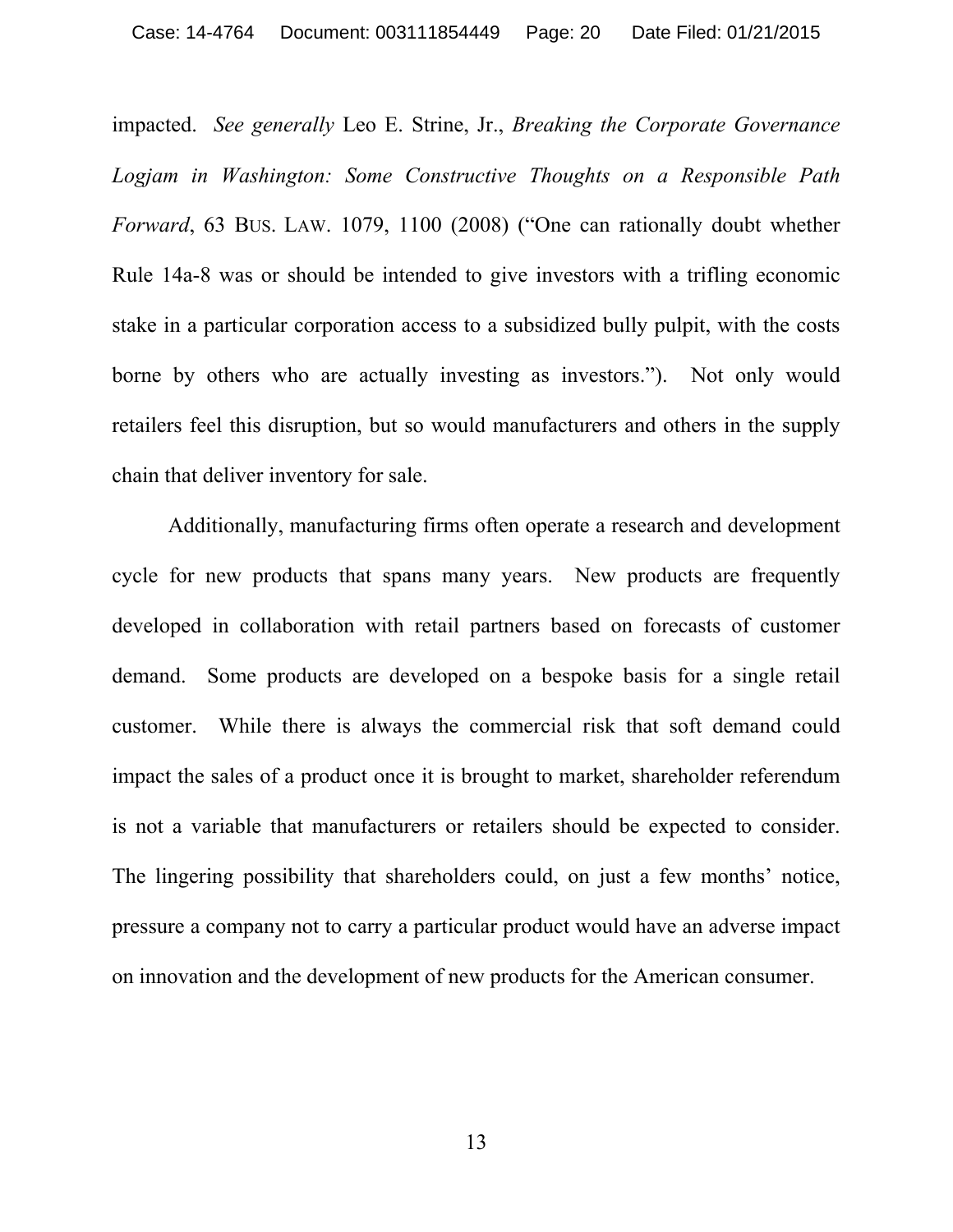### **II. The District Court Erred By Concluding that Because Trinity's Proposal Was Directed to the Board Of Directors, It Did Not Relate To An Ordinary Business Matter**

 It is axiomatic that management runs the day-to-day operations of a business, under the oversight of the board of directors. *See, e.g., Rosenblatt v. Getty Oil Co.*, 493 A.2d 929, 943 (Del. 1985) ("directors cannot be expected to manage the day-to-day activities of a company"). Recasting Trinity's proposal as a request for board action, as opposed to management action, should not alter the analysis as to whether it is properly excludable. As a threshold matter, the District Court improperly emphasized that the proposal was directed to Wal-Mart's board of directors rather than its managers. *See* Dist. Ct. Op. at 17 ("At its core, Trinity's Proposal seeks to have Wal-Mart's *Board* oversee the . . . policy.") (emphasis in original); *id.* at 18 (stating that "[a]ny direct impact of adoption of Trinity's Proposal would be felt *at the Board level*") (emphasis added); *see also id.* ("Trinity's Proposal leaves development of policy to the Board Committee, which in turn is free to delegate responsibility . . . to the Company's officers and employees"). This analysis places form over substance.

 Purporting to involve the board of directors does not mean the proposal fell outside the ordinary business exception. To the contrary, the SEC has consistently stated that ordinary business operations are not limited to those conducted by officers or employees. *See* 1998 Release at 29,108 (explaining that Rule 14a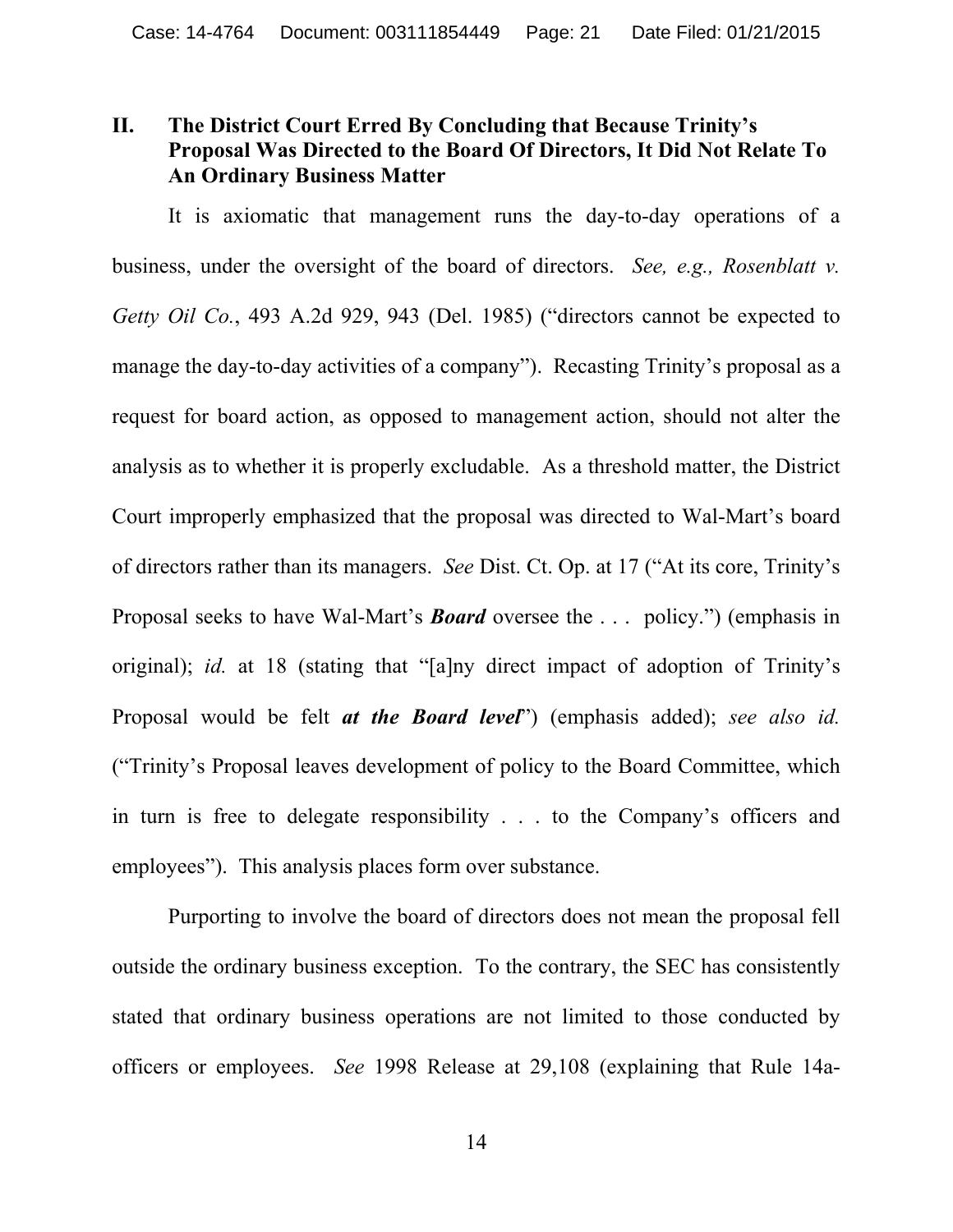$8(i)(7)$ 's purpose is to "confine the resolution of ordinary business problems to management *and the board of directors*") (emphasis added); SEC Release No. 34- 39093, *Amendments to Rules on Shareholder Proposals*, 62 Fed. Reg. 50,682, 50,683 (1997) (explaining that the ordinary business exclusion separates the "spheres of authority for the board of directors on one hand, and the company's shareholders on the other"). Otherwise, whether a proposal can be excluded depends on how it is framed and to whom, rather than the substance of the proposal. The SEC has properly rejected such an approach.

 The District Court's analysis on the fact that the proposal requested a boardlevel policy likewise places form over substance. In contrast, both the Commission and the SEC staff have focused on the underlying subject matter of a proposal rather than whether a proposal requests implementation of a corporate governance policy or procedure. *See* SEC Release No. 34-20091, *Amendments to Rule 14a-8 Under the Securities Exchange Act of 1934 Relating to Proposals by Security Holders*, 48 Fed. Reg. 38,218, 38,221 (1983) ("In the past, the staff has taken the position that proposals requesting issuers to prepare reports on specific aspects of their business or to form special committees to study a segment of their business would not be excludable under Rule 14a-8(c)(7). Because this interpretation raises form over substance and renders the provisions of paragraph (c)(7) largely a nullity,  $\ldots$ . [h]enceforth, the staff will consider whether the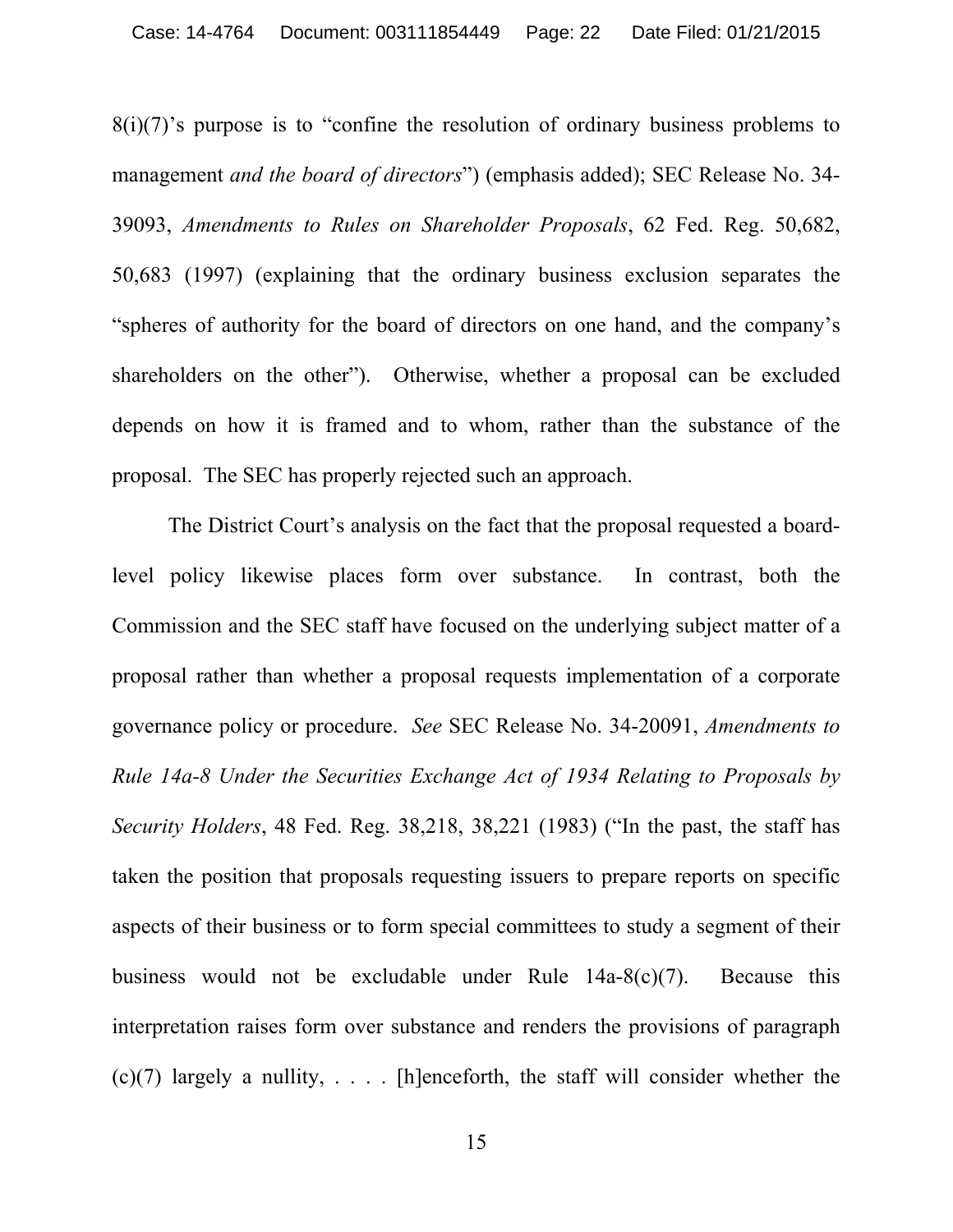subject matter of the special report or the committee involves a matter of ordinary business; where it does, the proposal will be excludable under Rule 14a-8(c)(7)."). *See also* Staff Legal Bulletin No. 14E, 2009 WL 4363205, at \*2 (Oct. 27, 2009) ("[W]e will instead focus on the subject matter to which the risk pertains or that gives rise to the risk."). Otherwise, the "ordinary business" exclusion under Rule 14a-8(i)(7) would be circumvented whenever a proposal is framed as requesting board "oversight."

## **III. Exclusion of the Proposal Would Not Preclude Trinity from Expressing Its Views**

 Reversal of the District Court would not silence Trinity. To the contrary, Trinity has a right under Delaware law to present proposals from the floor at Wal-Mart's annual meeting. Trinity may also choose to attend the annual meeting and request that the board of directors implement the requested policy. Rather, the issue before this Court is simply whether Trinity can force Wal-Mart to include the proposal in the Company's proxy statement, at the Company's expense, even when the Company opposes the proposal.

 The federal proxy rules do not give a company the power to stop shareholders from presenting proposals. *Jana Master Fund, Ltd. v. CNET Networks, Inc.*, 954 A.2d 335, 342 (Del. Ch. 2008). Rule 14a-8 only serves as a limit on a shareholder's ability to present a proposal using a company's proxy statement. *Id.* at 341-2. If a shareholder desires to put a proposal before the other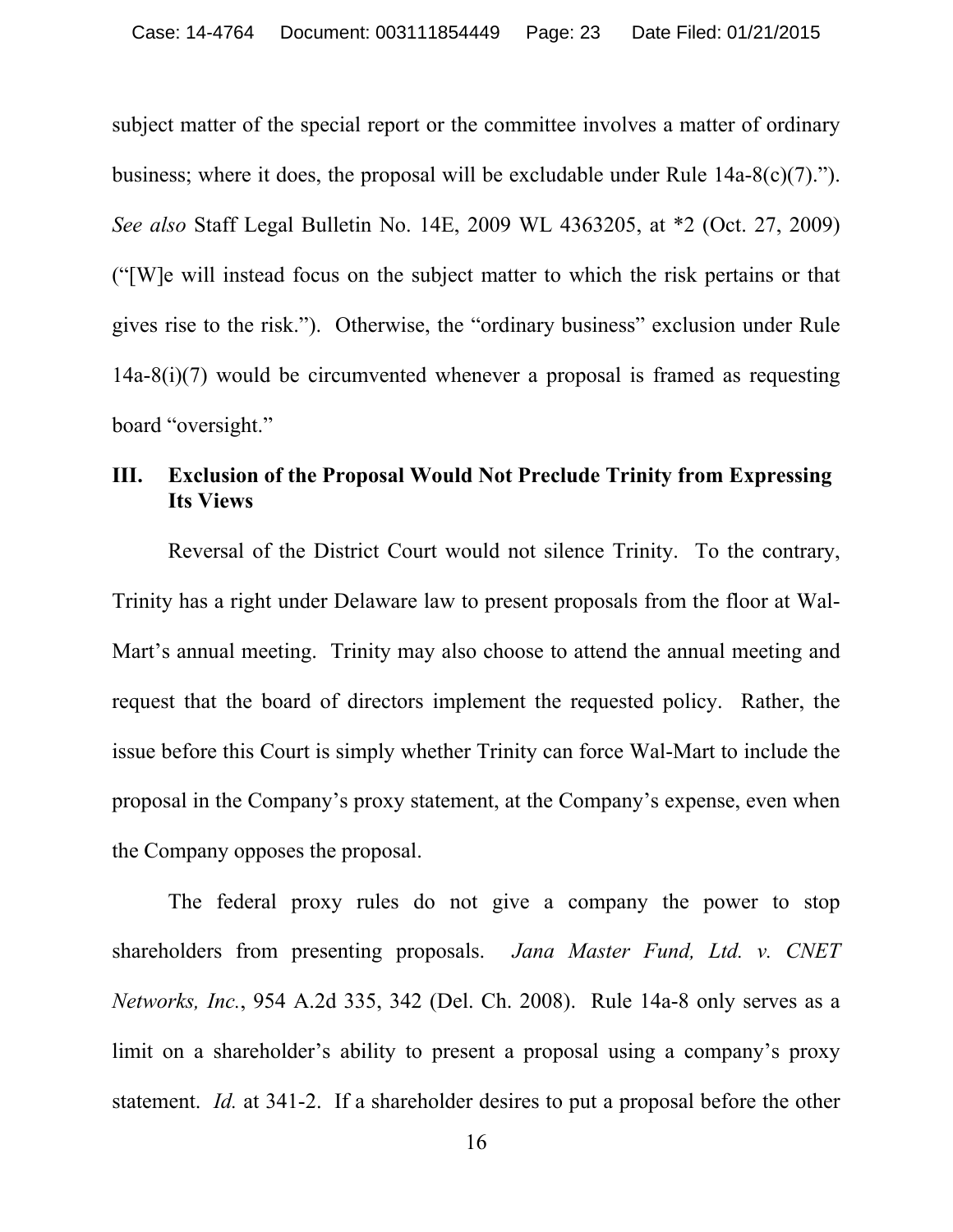shareholders in the form of a floor proposal or an independently financed proxy solicitation, the federal securities laws do not require a shareholder to seek the company's consent, and the shareholder is free to do so. *See id.* at 342.

 Indeed, Trinity's most-recent, publicly-available audited financial statements show total assets in excess of \$800 million, including over \$27 million in cash and over \$200 million in investments. CONSOLIDATED FINANCIAL REPORT OF THE RECTOR, CHURCH-WARDENS, AND VESTRYMEN OF TRINITY CHURCH, at 3 (Apr. 29,  $2014$ ).<sup>2</sup> These financial statements reveal that Trinity is an experienced financial investor with holdings both domestically and abroad in a wide range of asset classes, including not only equity securities and mutual funds, but also complex financial products such as commodities, oil and gas interests, venture capital funds, and hedge funds. *Id.* at 14. Such a sophisticated investor would appear to have the financial wherewithal to fund its own proxy solicitation if it chose to do so. And, of course, there are numerous other ways in which Trinity can publicly express its beliefs in a free society.

l

<sup>2</sup> The financial statements are available at: http://www.trinitywallstreet.org/sites/default/files/TrinityWallStreet2013Financial Statement.pdf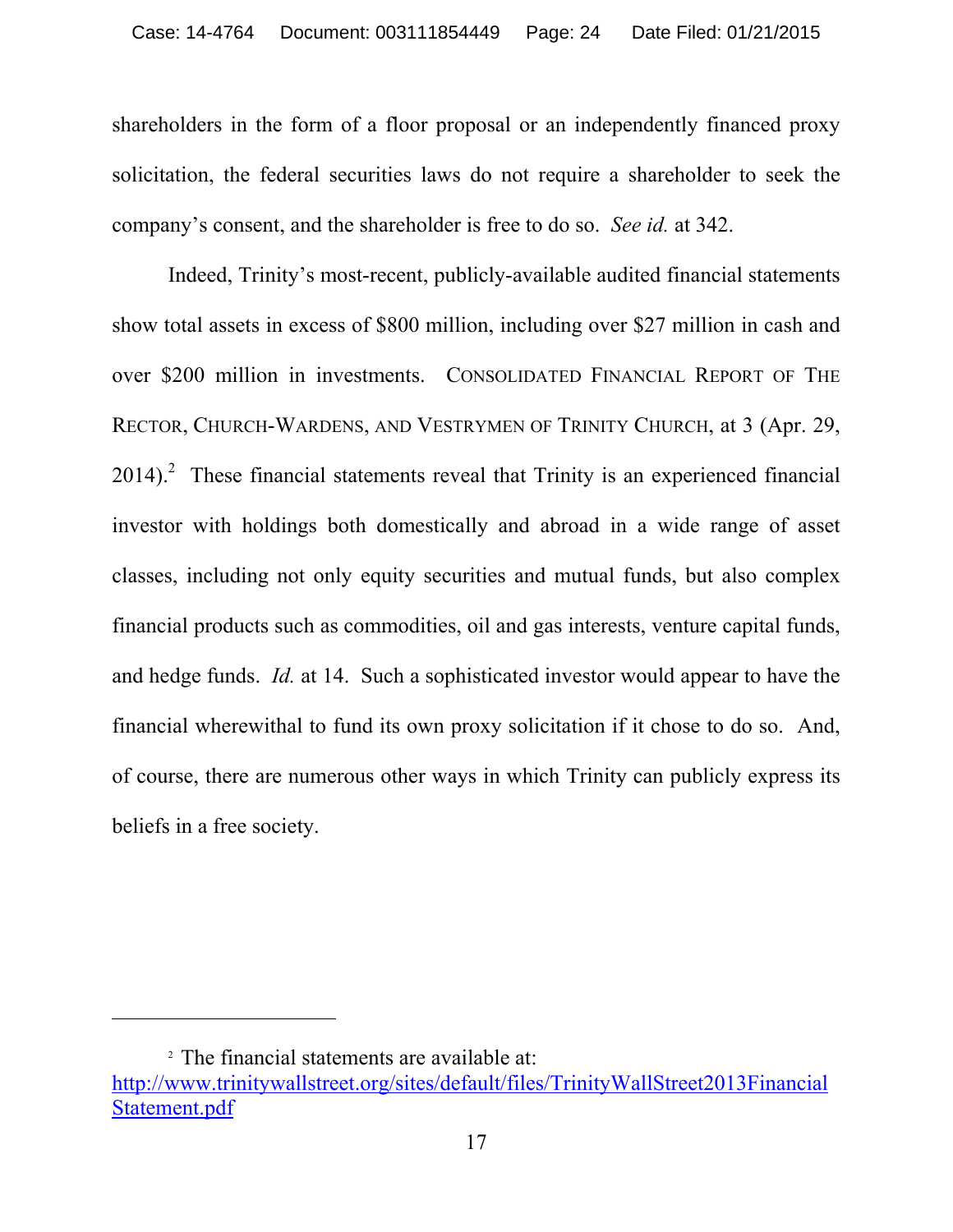### **CONCLUSION**

 For the foregoing reasons, the National Association of Manufacturers respectfully urges this Court to reverse and vacate the opinion of the District Court.

January 21, 2015

Respectfully submitted,

Linda Kelly Patrick Forrest NATIONAL ASSOCIATION OF MANUFACTURERS 733 10<sup>th</sup> Street, N.W., Suite 700 Washington, D.C. 20001 *Counsel for the National Association of Manufacturers* 

/s/ Richard L. Wyatt, Jr. Richard L. Wyatt, Jr.\* Neil K. Gilman Steven M. Haas Scott H. Kimpel J. Steven Patterson HUNTON & WILLIAMS LLP 2200 Pennsylvania Avenue, N.W. Washington, D.C. 20037 Phone: (202) 955-1500 \*Counsel of Record

*Attorneys for* Amicus Curiae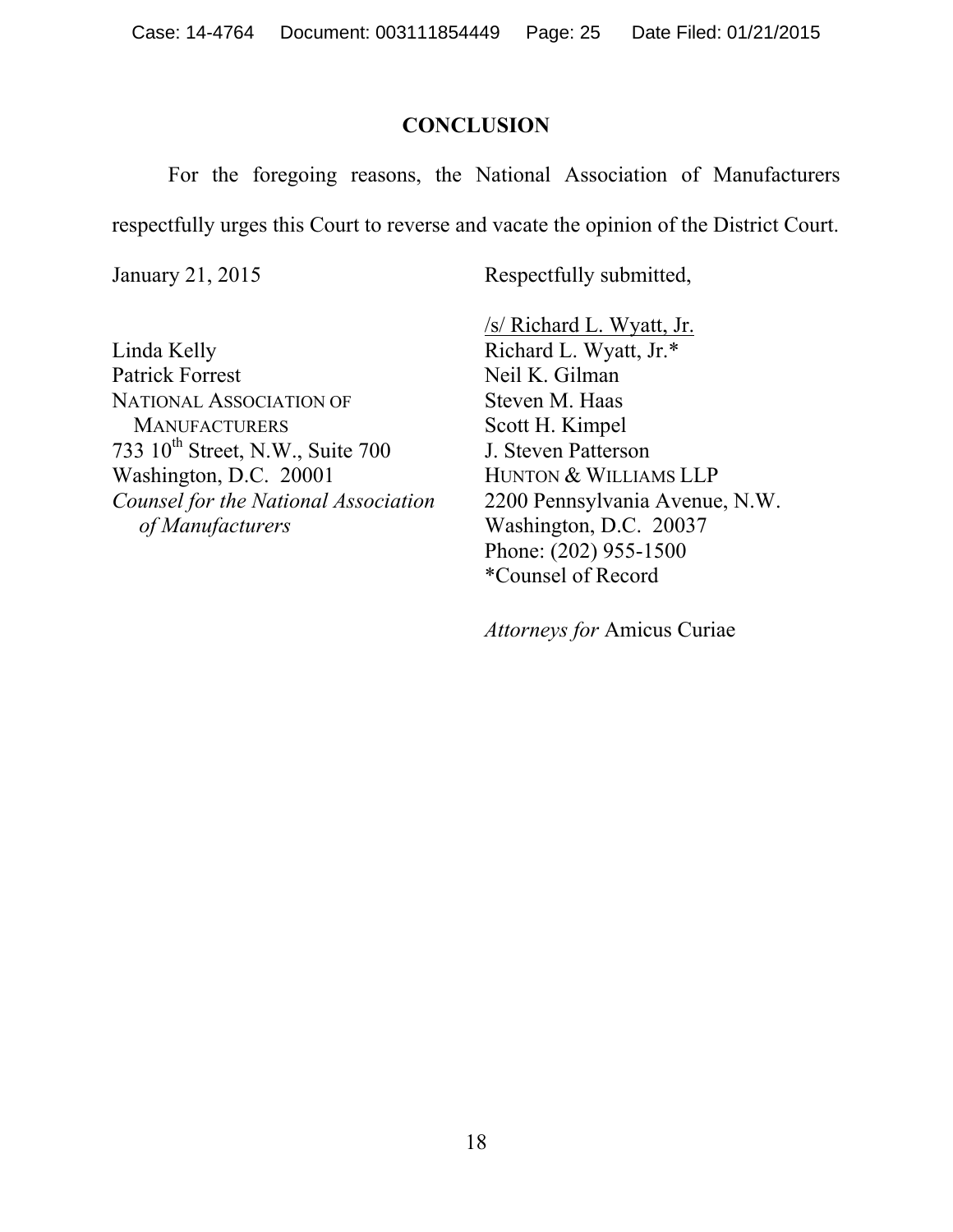# **CERTIFICATE OF COMPLIANCE**

- 1. This brief complies with the type-volume limitation of Fed. R. App. P.  $32(a)(7)(B)$  because it contains 3,947 words, excluding the parts of the brief exempted by Fed. R. App. P.  $32(a)(7)(B)(iii)$ .
- 2. This brief complies with the typeface requirements of Fed. R. App. P.  $32(a)(5)$  and the type style requirements of  $32(a)(6)$  because it has been prepared in a proportionally spaced typeface using Microsoft Word 2010, in 14 pt. Times New Roman.

Dated: January 21, 2015 /s/ Richard L. Wyatt, Jr.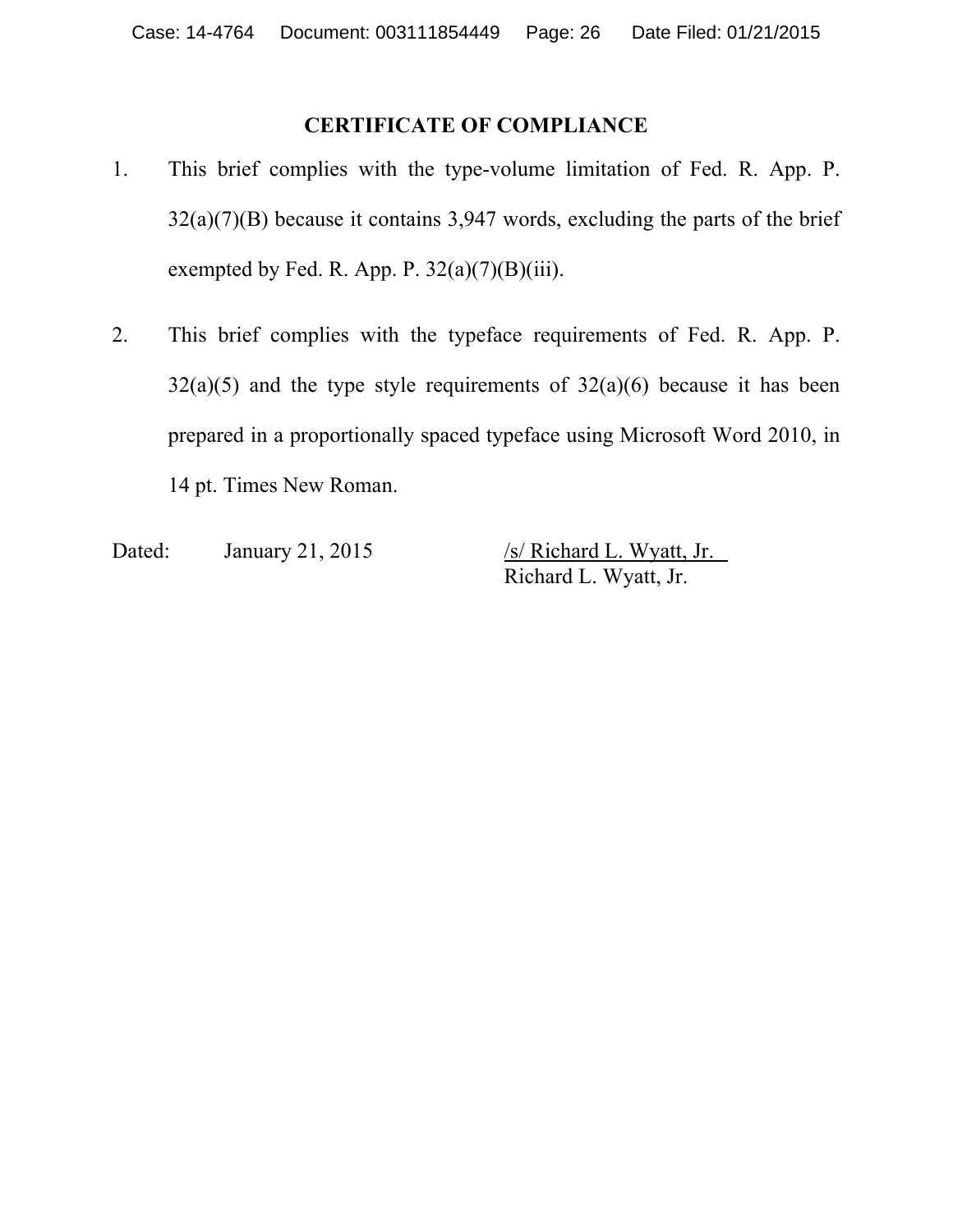# **CERTIFICATION OF IDENTICAL COMPLIANCE OF BRIEF**

I, Richard L. Wyatt, Jr., hereby certify that the electronic version of this brief is identical to the text version in the paper copies that were dispatched via overnight delivery to the Clerk of the Court of the United States Court of Appeals for the Third Circuit.

Dated: January 21, 2015 /s/ Richard L. Wyatt, Jr.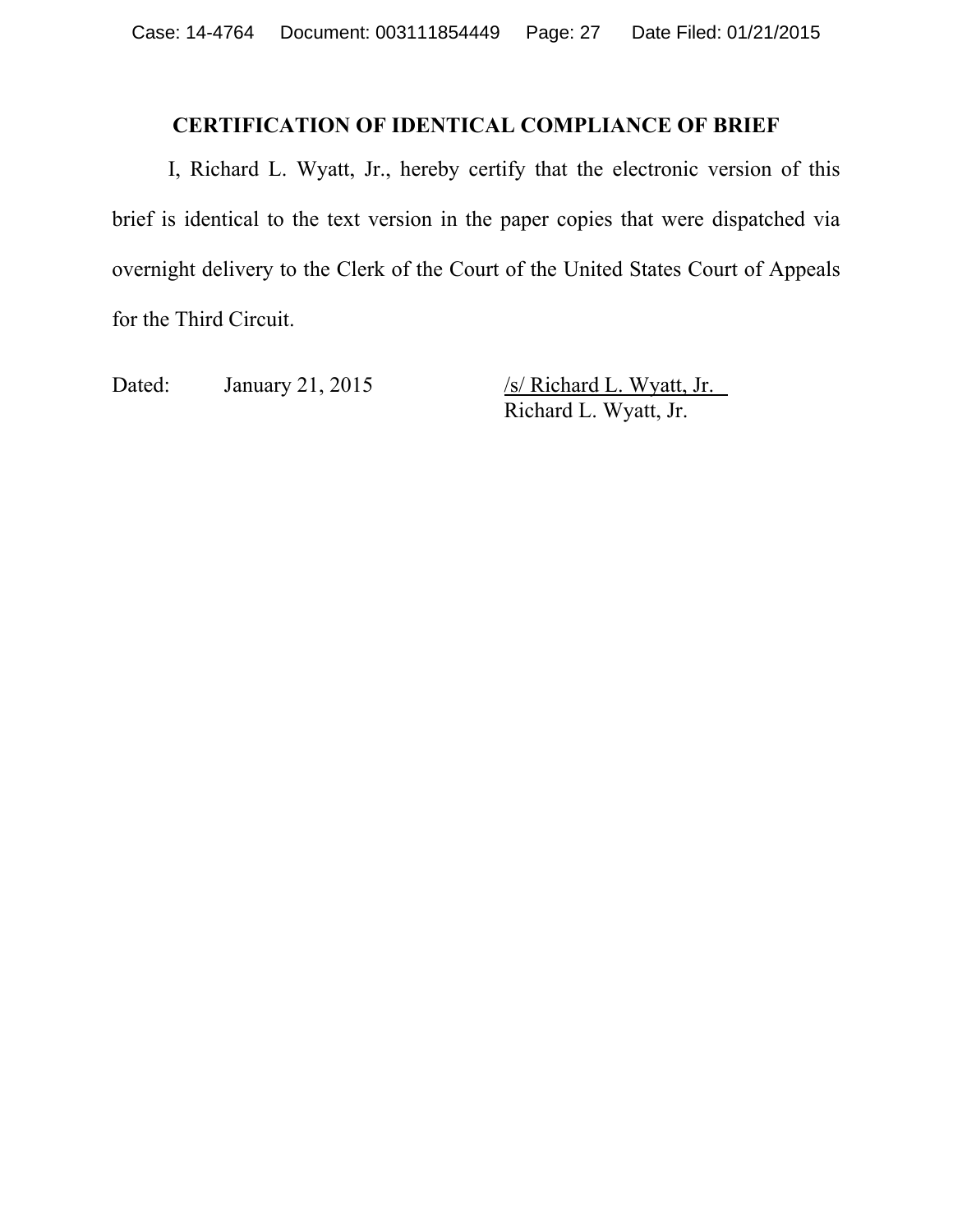# **VIRUS CERTIFICATION**

I, Richard L. Wyatt, Jr., hereby certify that this document was scanned using Symantec<sup>TM</sup> Endpoint Protection 11.0.7000.975 and no viruses were detected.

Dated: January 21, 2015 /s/ Richard L. Wyatt, Jr.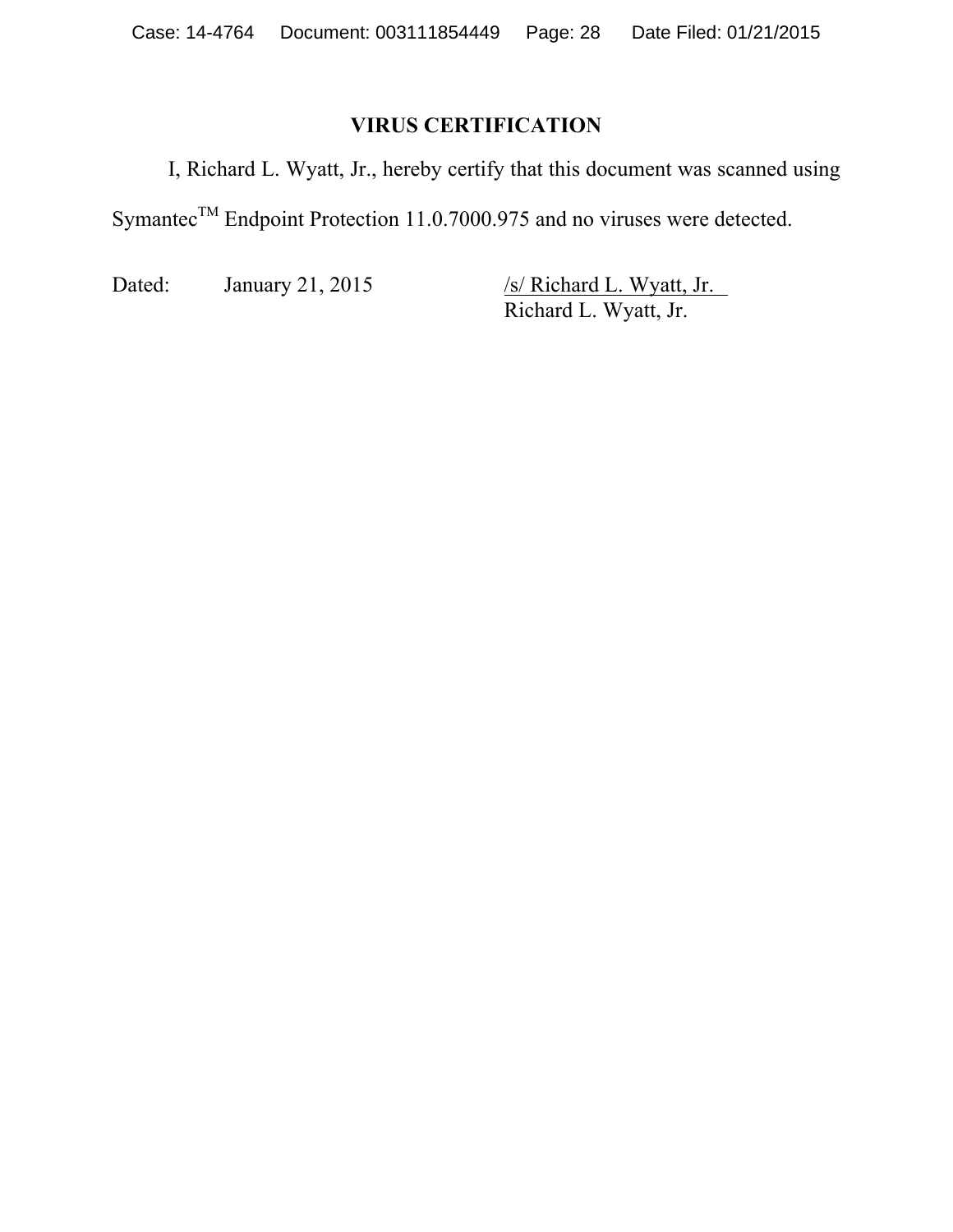# **CERTIFICATION OF COUNSEL**

I, Richard L. Wyatt, Jr., hereby certify that I am a member of the bar of this court.

Dated: January 21, 2015 /s/ Richard L. Wyatt, Jr.